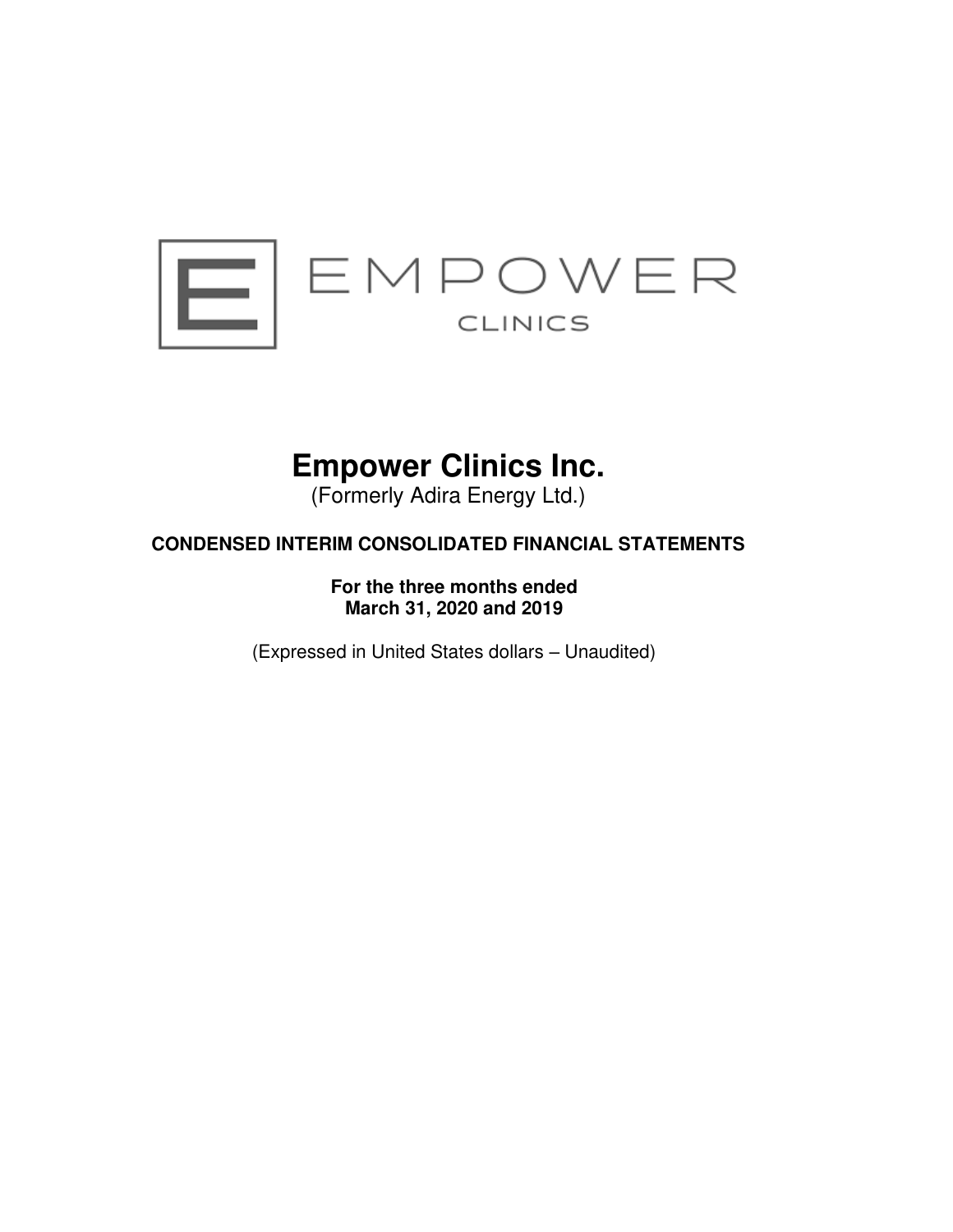## **Notice of Disclosure of Non-auditor Review of the Condensed Interim Consolidated Financial Statements for the three months ended March 31, 2020 and 2019.**

Pursuant to National Instrument 51-102, Part 4, subsection 4.3(3)(a) issued by the Canadian Securities administrators, if an auditor has not performed a review of the interim financial statements, they must be accompanied by a notice indicating that the financial statements have not been reviewed by an auditor.

The accompanying unaudited condensed interim consolidated financial statements of Empower Clinics Inc. ("the Company" or "Empower") for the interim period ended March 31, 2020 and 2019, have been prepared in accordance with the International Accounting Standard 34 - Interim Financial Reporting as issued by the International Accounting Standards Board and are the responsibility of the Company's management.

The Company's independent auditors, MNP LLP, have not performed a review of these condensed interim consolidated financial statements.

July 27, 2019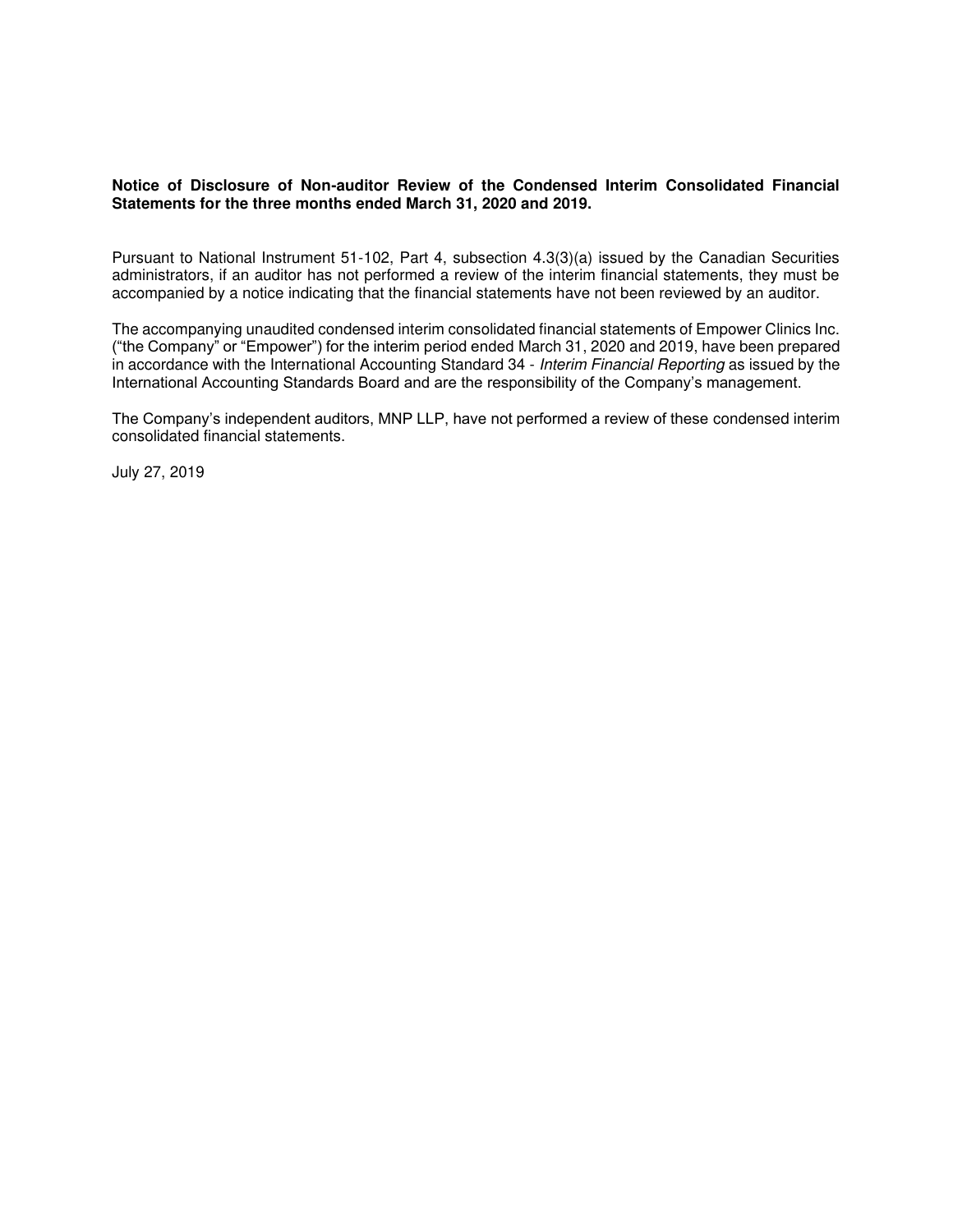(Formerly Adira Energy Ltd.)

CONDENSED INTERIM CONSOLIDATED STATEMENTS OF FINANCIAL POSITION (in United States dollars) - Unaudited

|                                             | March 31,<br>2020  | December 31, |
|---------------------------------------------|--------------------|--------------|
|                                             | Note<br>\$         | 2019<br>\$   |
| <b>ASSETS</b>                               |                    |              |
| <b>Current</b>                              |                    |              |
| Cash                                        | 131,808            | 179,153      |
| Accounts receivable                         | 4,974              | 24,482       |
| Prepaid expenses                            | 30,753             | 38,382       |
| Inventory                                   | 21,455             | 21,848       |
| Promissory note                             | 5<br>124,408       |              |
| Total current assets                        | 313,398            | 263,865      |
|                                             |                    |              |
| Promissory note                             | 5                  | 122,573      |
| Property and equipment                      | 6<br>729,934       | 797,423      |
| Intangible assets                           | 7<br>231,704       | 254,640      |
| Goodwill                                    | 7<br>117.218       | 117,218      |
|                                             |                    |              |
| <b>Total assets</b>                         | 1,392,254          | 1,555,719    |
|                                             |                    |              |
| <b>LIABILITIES</b>                          |                    |              |
| <b>Current</b>                              |                    |              |
| Accounts payable and accrued liabilities    | 8,19<br>1,729,938  | 1,874,990    |
| Current portion of notes payable            | 9<br>978,106       | 969,891      |
| Convertible debentures payable              | 12<br>651,471      | 427,320      |
| Convertible notes payable                   | 10<br>177,309      | 192,717      |
| Secured loan payable                        | 11<br>773,162      | 761,711      |
| Current portion of lease liability          | 13<br>213,807      | 219,800      |
| Conversion feature                          | 12                 | 2,795        |
| Total current liabilities                   | 4,523,793          | 4,449,224    |
| Lease liability                             | 13<br>468,601      | 515,096      |
| Deferred revenue                            | 25,000             |              |
| Warrant liability                           | 14<br>69,065       | 106,312      |
| <b>Total liabilities</b>                    | 5,086,459          | 5,070,632    |
|                                             |                    |              |
|                                             |                    |              |
| <b>EQUITY</b><br>Issued capital             | 15(a)<br>8,160,159 | 7,827,310    |
| Shares to be issued                         | 15(a)<br>6.811     | 22,050       |
| Contributed surplus                         | 1,528,667          | 1,501,361    |
| Warrant reserve                             | 146,685            | 146,685      |
| Deficit                                     | (13,536,527)       | (13,012,319) |
| Total shareholders' equity (deficit)        | (3,694,205)        | (3,514,913)  |
|                                             |                    |              |
| Total liabilities and shareholders' deficit | 1,392,254          | 1,555,719    |

Nature of operations and going concern (note 1) Events after the reporting period (note 21)

Approved and authorized by the Board of Directors on July 27, 2020:

*"*Steven McAuley*"* Director *""*Dustin Klein*"* Director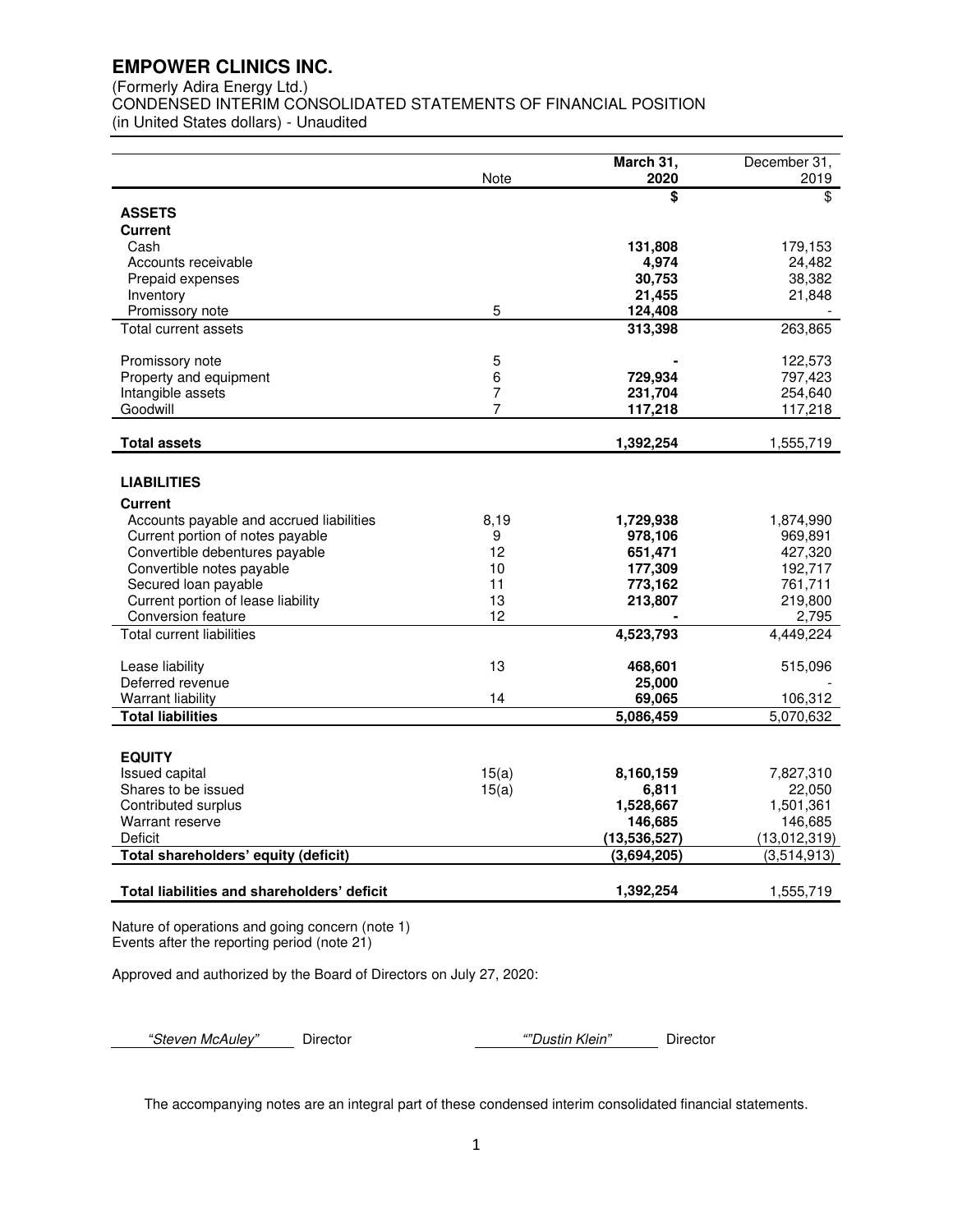## (Formerly Adira Energy Ltd.)

CONDENSED INTERIM CONSOLIDATED STATEMENTS OF LOSS AND COMPREHENSIVE LOSS (in United States dollars, except number of shares outstanding) - Unaudited

|                                                          |           |                            | Three months ended March 31, |
|----------------------------------------------------------|-----------|----------------------------|------------------------------|
|                                                          | Note      | 2020                       | 2019                         |
|                                                          |           | \$                         | \$                           |
| <b>Revenues</b>                                          |           |                            |                              |
| Clinic services                                          | 19        | 767,803                    | 152,846                      |
| Product revenues                                         |           | 21,332                     |                              |
| <b>Total revenues</b>                                    |           | 789,135                    | 152,846                      |
| <b>Direct clinic expenses</b>                            |           |                            |                              |
| Medical personnel costs                                  |           | 223,536                    | 27,304                       |
| Travel clinic costs                                      |           | 32,886                     | 12,109                       |
| Cost of goods sold                                       |           | 11,978                     |                              |
| Total direct clinic expenses                             |           | 268,400                    | 39,413                       |
|                                                          |           |                            |                              |
| <b>Earnings from clinic operations</b>                   |           | 520,735                    | 113,433                      |
| Operating expenses                                       | 16,19     | 581,622                    | 218,627                      |
| Legal and professional fees                              | 4         | 139,213                    | 113,011                      |
| Depreciation and amortization expense                    | 6,7       | 90,425                     | 46,143                       |
| Share-based payments                                     | 15(c), 19 | 27,306                     | 14,960                       |
| Loss from operations                                     |           | (317, 831)                 | (279, 308)                   |
| Other expenses (income)                                  |           |                            |                              |
| Accretion expense                                        | 9,11      | 284,051                    | 29,914                       |
| Interest expense                                         | $9 - 13$  | 60,394                     | 33,372                       |
| Interest income                                          | 5         | (1,835)                    | (1,618)                      |
| (Gain) loss on change in fair value of conversion        |           |                            |                              |
| feature                                                  | 12        | (2,795)                    | 33,362                       |
| Gain on debt settlement of accounts payable              | 8,15(a)   | (18, 261)                  |                              |
| (Gain) loss on change in fair value of warrant liability | 14        | (37, 247)                  | 190                          |
| Other (income) expense, net                              |           | (77, 930)                  | 24,013                       |
|                                                          |           | 206,377                    | 119,233                      |
|                                                          |           |                            |                              |
| Net loss and comprehensive loss for the year             |           | (524, 208)                 | (398, 541)                   |
| Loss per share                                           |           |                            |                              |
| <b>Basic</b>                                             |           | (0.00)                     | (0.01)                       |
| <b>Diluted</b>                                           |           | (0.00)                     | (0.01)                       |
|                                                          |           |                            |                              |
| Weighted average number of shares outstanding<br>Basic   |           |                            | 77,503,337                   |
| <b>Diluted</b>                                           |           | 143,581,358<br>143,581,358 | 77,503,337                   |
|                                                          |           |                            |                              |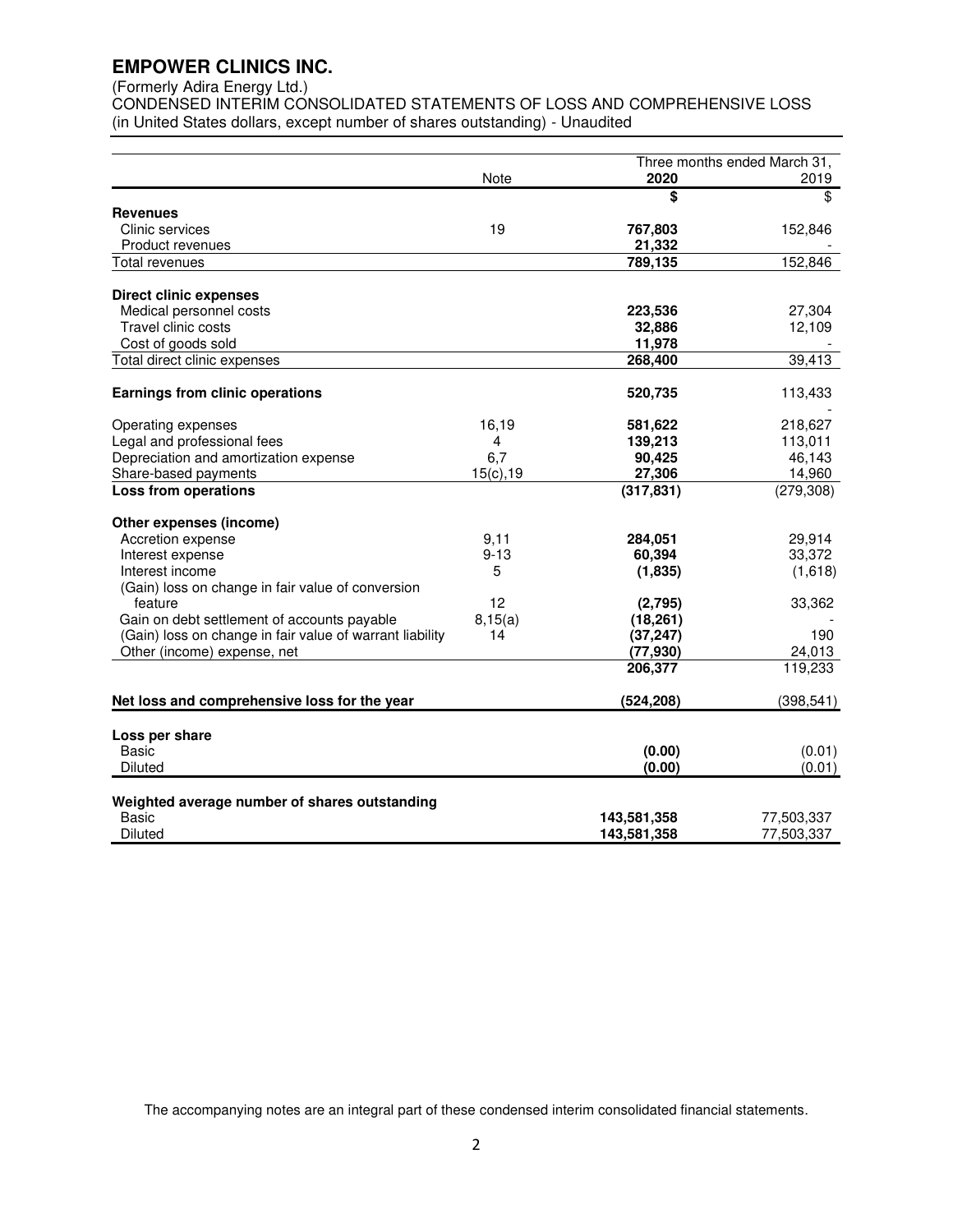(Formerly Adira Energy Ltd.)

CONDENSED INTERIM CONSOLIDATED STATEMENTS OF CASH FLOWS

(in United States dollars) - Unaudited

|                                                          |           |            | Three months ended March 31, |
|----------------------------------------------------------|-----------|------------|------------------------------|
|                                                          | Note      | 2020       | 2019                         |
|                                                          |           | \$         | \$                           |
| <b>Operating activities</b>                              |           |            |                              |
| Net loss and comprehensive loss                          |           | (524, 208) | (398, 541)                   |
| Items not involving cash:                                |           |            |                              |
| Depreciation and amortization expense                    | 6,7       | 90,425     | 46,143                       |
| Share-based payments                                     | 15(c), 19 | 27,306     | 14,960                       |
| Accretion expense                                        | 9,11      | 284,051    | 29,914                       |
| Interest expense                                         | $9 - 13$  | 60,394     | 31,315                       |
| (Gain) loss on change in fair value of warrant liability | 14        | (37, 247)  | 190                          |
| (Gain) loss on change in fair value of conversion        |           |            |                              |
| feature                                                  | 12        | (2,795)    | 33,362                       |
| Shares issued for compensation                           | 15(a), 19 | 47,937     |                              |
| Shares issued for services                               | 15(a), 19 | 105,327    |                              |
| Gain on debt settlement of accounts payable              | 8,15(a)   | 18,261     |                              |
| Unrealized foreign exchange gain                         |           | (105, 409) |                              |
|                                                          |           | (35, 958)  | (242, 657)                   |
| Changes in working capital:                              |           |            |                              |
| Accounts receivable                                      |           | 19,508     |                              |
| Prepaid expenses                                         |           | 7,629      | 11,875                       |
| Inventory                                                |           | 393        |                              |
| Accounts payable and accrued liabilities                 |           | (2,708)    | 11,570                       |
| Deferred revenue                                         |           | 25,000     |                              |
| Net provided by (cash used) in operating activities      |           | 13,864     | (219, 212)                   |
|                                                          |           |            |                              |
| <b>Financing activities</b>                              |           |            |                              |
| Proceeds from share subscriptions                        |           |            | 2,024,082                    |
| Advances of notes payable                                |           |            | 33,842                       |
| Proceeds on sale of assets held for sale                 |           |            | 5,472                        |
| Lease payments                                           | 13        | (61, 209)  | (27, 369)                    |
| Net cash (used in) provided by financing activities      |           | (61, 209)  | 2,036,027                    |
| (Decrease) increase in cash                              |           | (47, 345)  | 1,816,815                    |
| Cash, beginning of year                                  |           | 179,153    | 157,668                      |
| Cash, end of year                                        |           | 131,808    | 1,974,483                    |

Supplemental disclosure with respect to cash flows (note 17)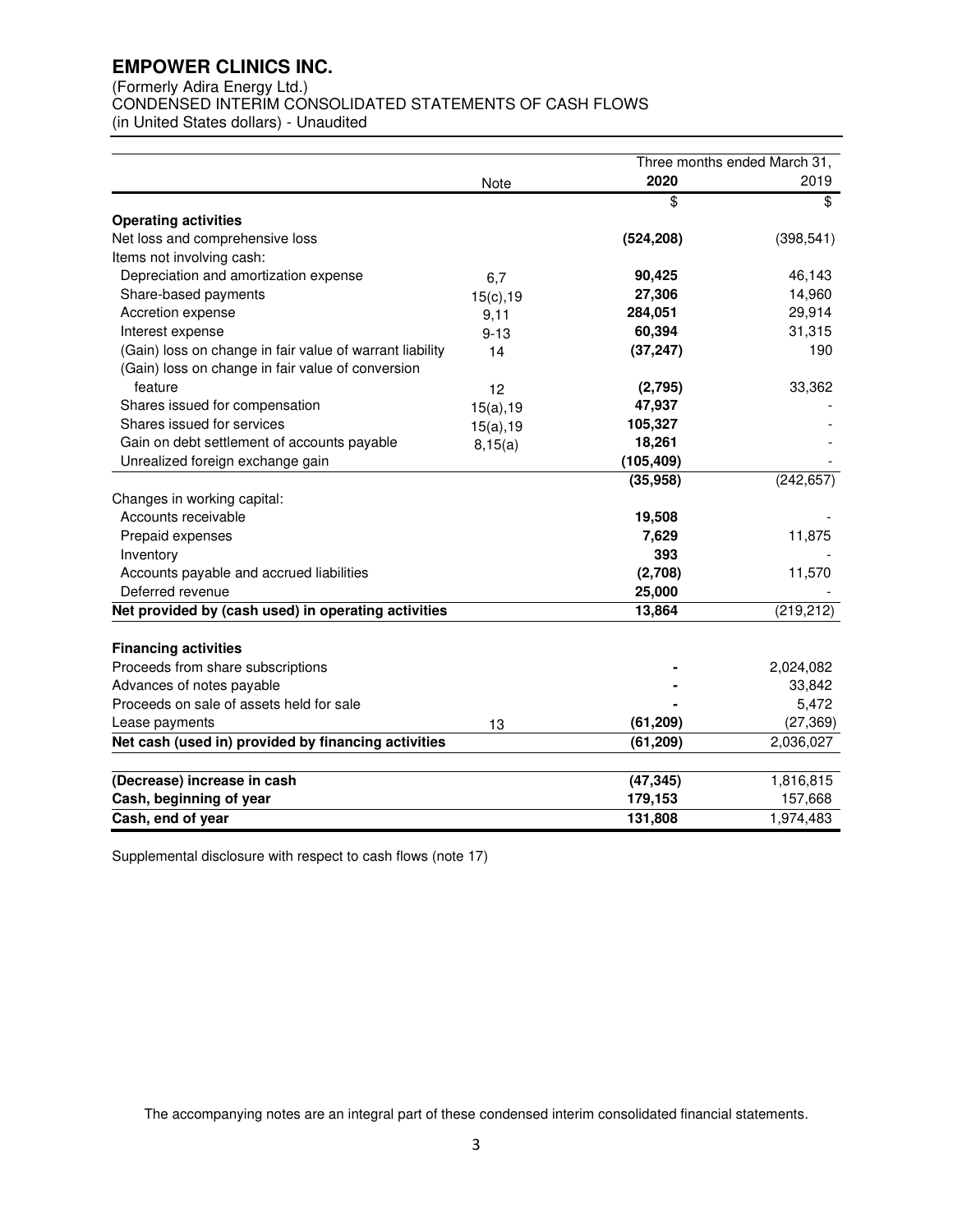## (Formerly Adira Energy Ltd.) CONDENSED INTERIM CONSOLIDATED STATEMENTS OF CHANGES IN EQUITY (in United States dollars, except number of shares outstanding) - Unaudited

|                                                |      |               |                       | Shares to be             | Warrant | <b>Contributed</b> |                |             |
|------------------------------------------------|------|---------------|-----------------------|--------------------------|---------|--------------------|----------------|-------------|
|                                                | Note | <b>Shares</b> | <b>Issued capital</b> | issued                   | reserve | surplus            | <b>Deficit</b> | Total       |
|                                                |      |               |                       |                          |         |                    |                |             |
| Balance, December 31, 2018                     |      | 77,847,598    | 5,401,024             |                          | 80,280  | 892,417            | (9,369,941)    | (2,996,220) |
| Adjustment on application of IFRS 16           |      |               |                       |                          |         |                    | (4.997)        | (4,997)     |
| Adjusted balance, January 1, 2019              |      | 77,847,598    | 5.401.024             |                          | 80,280  | 892.417            | (9,374,938)    | (3,001,217) |
| Shares issued for services                     | 15   | .500,000      | 257,041               |                          |         |                    |                | 257.041     |
| Shares cancelled                               | 15   | (2,657,553)   | (480, 017)            |                          |         |                    | 480,017        |             |
| Shares issued on warrant exercise              | 15   | 431.075       | 80,033                |                          |         |                    |                | 80,033      |
| Share based payments                           | 15   |               |                       |                          |         | 14.960             |                | 14.960      |
| Net loss and comprehensive loss for the period |      |               |                       | $\overline{\phantom{a}}$ |         |                    | (398, 541)     | (398, 541)  |
| Balance, March 31, 2019                        |      | 77,121,120    | 5.258.081             |                          | 80.280  | 14.960             | (9,293,462)    | (3,047,724) |

|                                                |       |               |                       | Shares to be | Warrant | Contributed |                |             |
|------------------------------------------------|-------|---------------|-----------------------|--------------|---------|-------------|----------------|-------------|
|                                                | Note  | <b>Shares</b> | <b>Issued capital</b> | issued       | reserve | surplus     | <b>Deficit</b> | Total       |
|                                                |       |               |                       |              |         |             |                |             |
| Balance, December 31, 2019                     |       | 137,697,430   | 7,827,310             | 22.050       | 146.685 | 1,501,361   | (13,012,319)   | (3,514,913) |
| Shares issued to former CEO                    | 15    | 651.875       | 15.239                | (15, 239)    |         |             |                |             |
| Vesting of escrow shares                       | 15,19 |               | 47.937                |              |         |             |                | 47.937      |
| Shares issued to settle accounts payable       | 8,15  | 4,800,000     | 164.346               |              |         |             |                | 164.346     |
| Shares issued for services                     | 15    | 4.000.000     | 105,327               |              |         |             |                | 105.327     |
| Share based payments                           | 15    |               |                       |              |         | 27.306      |                | 27.306      |
| Net loss and comprehensive loss for the period |       |               |                       |              |         |             | (524, 208)     | (524, 208)  |
| Balance, March 31, 2020                        |       | 147.149.305   | 8.160.159             | 6,811        | 146.685 | 1.528.667   | (13,536,527)   | (3,694,205) |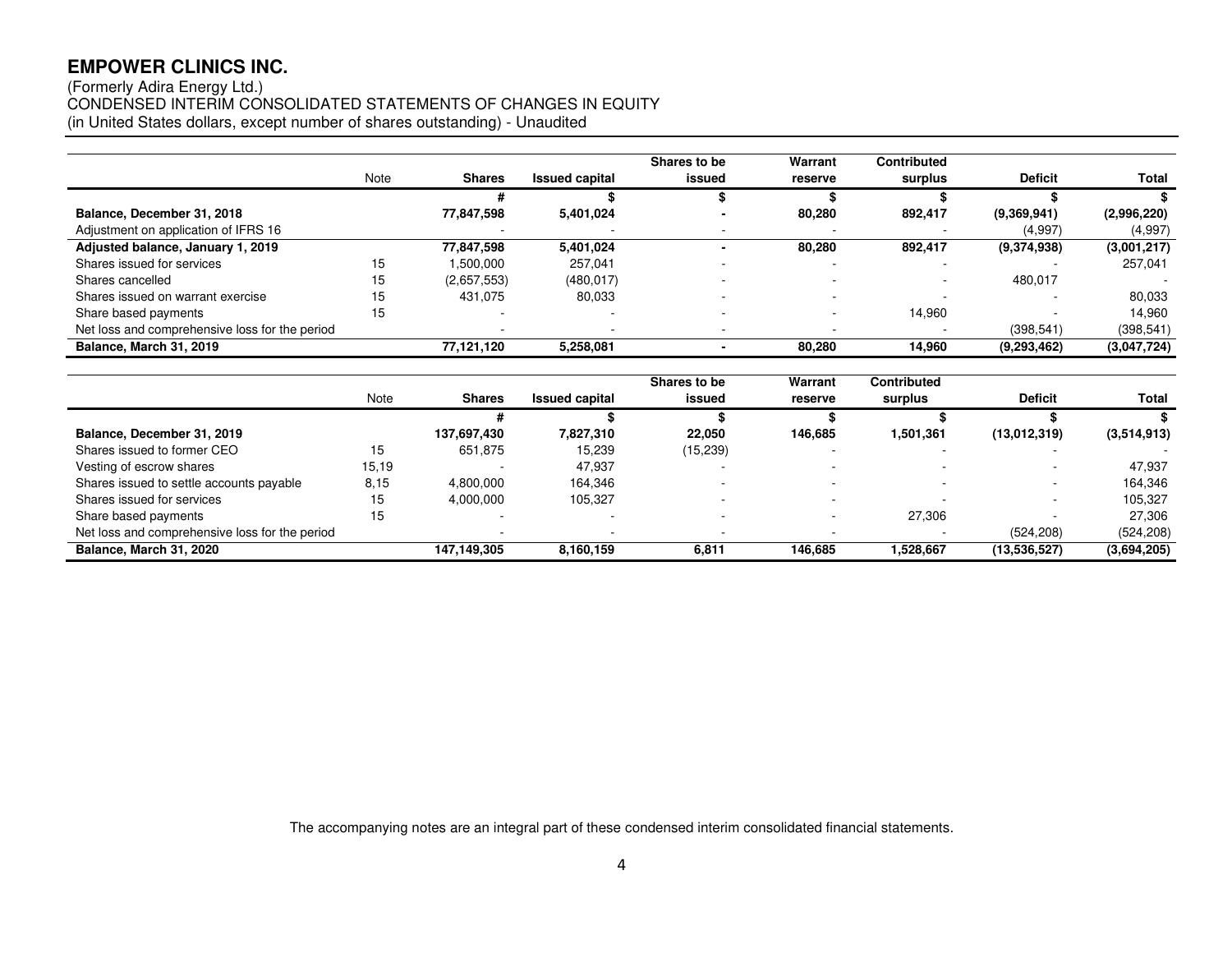## **1. NATURE OF OPERATIONS AND GOING CONCERN**

Empower Clinics Inc. ("Empower" or the "Company") was incorporated under the laws of the Province of British Columbia on April 28, 2015. The Company is a leading owner and operator of medical cannabis clinics and developer of medical products in the US, focused on enabling individuals to improve and protect their health.

This business is conducted through Empower's wholly-owned Nevada, USA subsidiary, Empower Healthcare Corp. and on April 16, 2019, the Company incorporated a wholly-owned Delaware corporation, Empower Healthcare Assets Inc. ("EHA"). Through a series of transactions on April 30, 2019, EHA acquired all the outstanding membership interest of Sun Valley Certification Clinics Holdings, LLC and its subsidiaries Sun Valley Alternative Health Centers, LLC, Sun Valley Alternative Health Centers West, LLC, Sun Valley Alternative Health Centers NV, LLC, Sun Valley Alternative Health Centers Tucson, LLC, Sun Valley Alternative Health Centers Mesa, LLC, and Sun Valley Certification Clinics Franchising, LLC (collectively "Sun Valley") (note 4).

The registered office of the Company is located at Suite 918 - 1030 West Georgia Street, Vancouver, British Columbia, Canada, V6C 1G8. The Company's U.S. headquarters are at 105 SE 18th Avenue, Portland, Oregon.

#### **Reverse takeover**

On April 23, 2018, the Company completed its previously disclosed reverse takeover transaction ("RTO") of Adira Energy Ltd. ("Adira"). Following the RTO, on April 30, 2018 the Company listed on the Canadian Securities Exchange (the "CSE") under ticker symbol "EPW" then subsequently changed its ticker symbol on April 10, 2019 to "CBDT", on the OTC, part of the OTC Markets Group, under the ticker "EPWCF" and on the Frankfurt Stock Exchange under the ticker "8EC". On closing of the RTO, the Company's name was changed from Adira Energy Ltd to Empower Clinics Inc.

#### **Share consolidation**

On April 19, 2018, in anticipation of the completion of the RTO, Adira filed articles of amendment to complete an approved share consolidation of Adira's issued and outstanding common shares on the basis of 6.726254 preconsolidated common shares for one post-consolidated common share. The share consolidation affects all issued and outstanding common shares, options and warrants. All information relating to basic and diluted earnings per share, issued and outstanding common shares (note 15), share options (note 15(b)) and warrants (note 15(c)), and per share amounts in these condensed interim consolidated financial statements have been adjusted retrospectively to reflect the share consolidation.

#### **Going concern**

At March 31, 2020, the Company had a working capital deficiency of \$4,210,395 (December 31, 2019 - \$4,185,359), has not yet achieved profitable operations, and has accumulated deficit of \$13,536,527 (December 31, 2019 - \$13,012,319). The ability of the Company to ensure continuing operations is dependent on the Company's ability to raise sufficient funds to finance development activities and expand sales.

Further, the Arizona Marijuana Legalization Initiative may appear on the ballot in Arizona as an initiated state statute on November 3, 2020. The ballot initiative would legalize the possession and use of recreational marijuana for adults (age 21 years or older). The ballot initiative would allow people to grow no more than six marijuana plants for personal use in their residence, as long as the plants are within an enclosed area with a lock and beyond public view. The legalization in Arizona could have a material adverse affect on the Company's operations within the state. Management of the Company cannot be certain as to the impact that legalization of recreational adult use would have on their clinic operations; however, it is expected that it reasonably possible that it would result in a decline in patient visits and thus patient revenue, as was experienced in Oregon.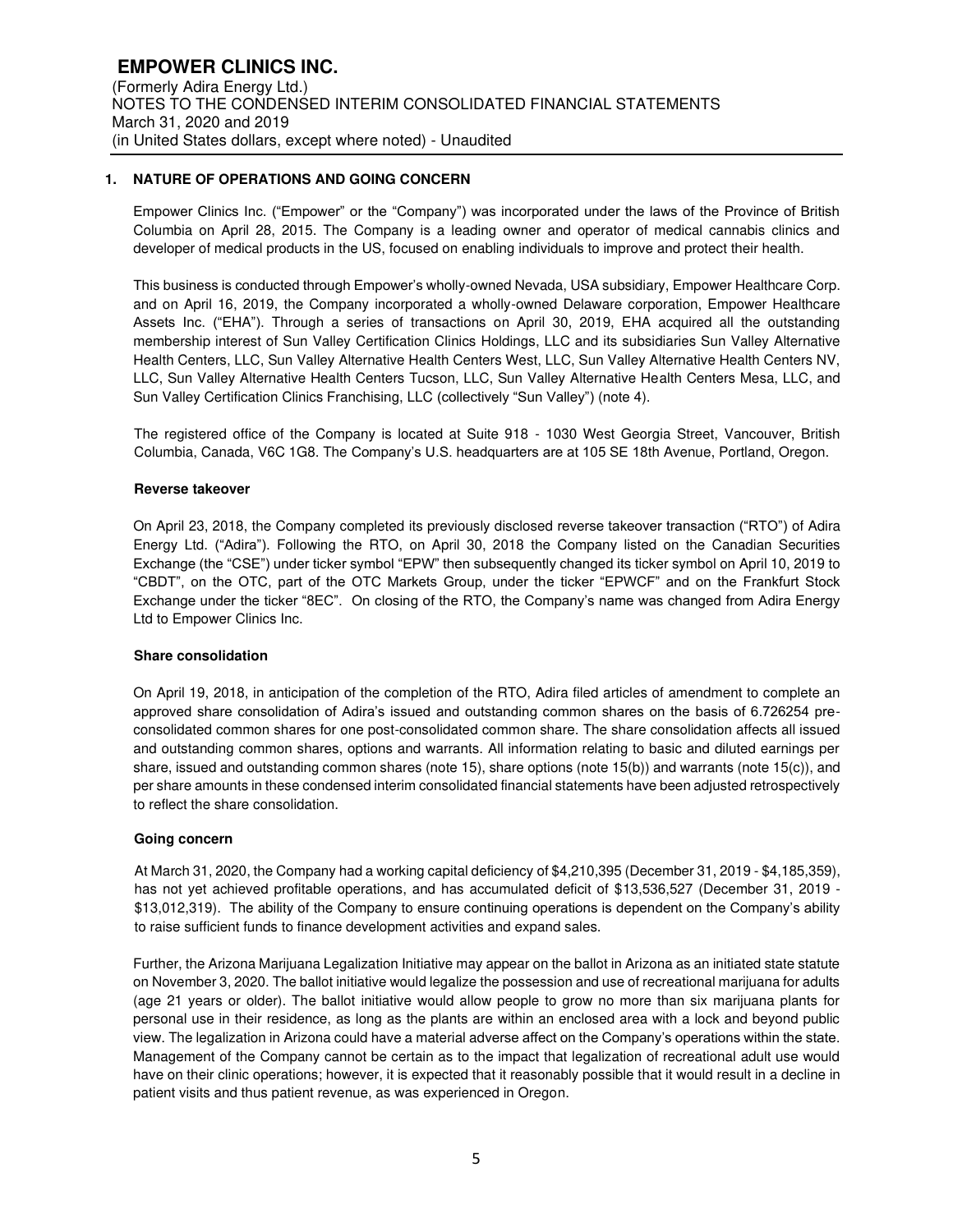## **1. NATURE OF OPERATIONS AND GOING CONCERN (continued)**

These circumstances represent a material uncertainty that may cast significant doubt on the Company's ability to continue as a going concern and ultimately the appropriateness of the use of accounting principles applicable to a going concern.

These interim condensed consolidated financial statements ("financial statements") have been prepared using accounting principles applicable to a going concern and do not reflect adjustments, which could be material, to the carrying values of the assets and liabilities. See note 21 for events after the reporting period.

## **2. BASIS OF PREPARATION**

## **a) Statement of compliance**

These financial statements were approved by the Board of Directors and authorized for issue on July 27, 2020.

These financial statements have been prepared in accordance with International Accounting Standard 34 - Interim Financial Reporting using accounting policies consistent with International Financial Reporting Standards ("IFRS") as issued by the International Accounting Standards Board. As such, these financial statements do not contain all the disclosures required by IFRS for annual financial statements and should be read in conjunction with the Company's audited annual consolidated financial statements for the years ended December 31, 2019, 2018 and 2017 ("annual financial statements").

The Company has reclassified certain items on the comparative consolidated statements of loss and comprehensive loss and consolidated statements of cash flows to improve clarity.

## **b) Basis of presentation**

These financial statements have been prepared using the historical cost basis, except for certain financial assets and liabilities which are measured at fair value, as specified by IFRS for each type of asset, liability, income and expense as set out in the accounting policies below.

#### **c) Functional and presentation currency**

These financial statements are presented in United States ("US") dollars, except as otherwise noted, which is the functional currency of the Company and each of the Company's subsidiaries. References to C\$ are to Canadian dollars.

#### **d) Basis of consolidation**

On April 16, 2018, the Company completed a reverse takeover transaction with Adira Energy Ltd. The transaction was structured as a series of transactions, including a Canadian three-cornered amalgamation transaction. As a result of these reorganizations described above, the accompanying financial statements include the accounts of the Company and its wholly-owned subsidiaries.

Control exists where the parent entity has power over the investee and is exposed, or has rights, to variable returns from its involvement with the investee and has the ability to affect those returns through its power over the investee. Subsidiaries are included in the financial statements from the date control commences until the date control ceases.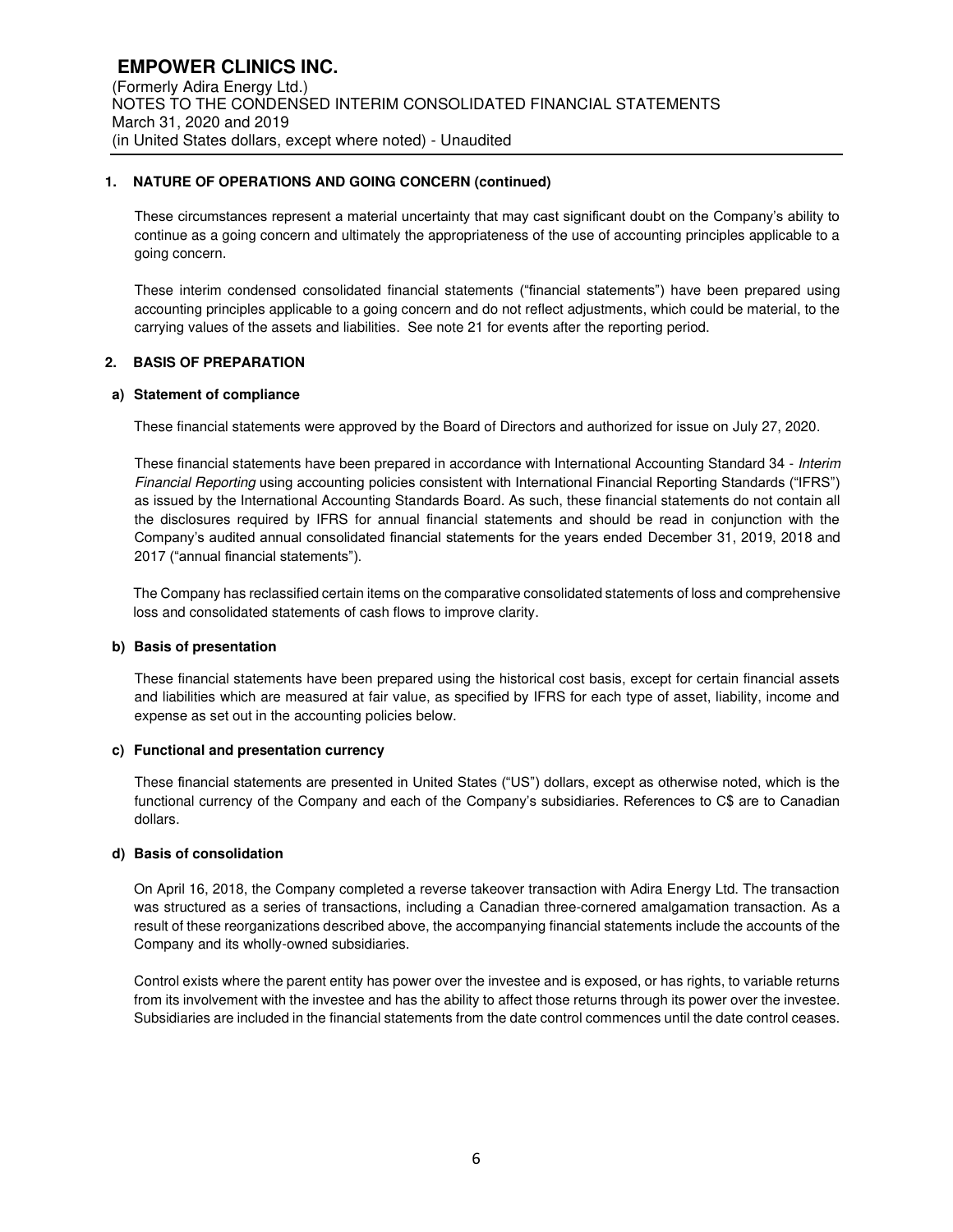## **2. BASIS OF PREPARATION (continued)**

 All inter-company balances, transactions, revenues and expenses have been eliminated on consolidation. These financial statements incorporate the accounts of the Company and the following subsidiaries:

|                                               | Country of    | Percentage | <b>Functional</b> |                           |
|-----------------------------------------------|---------------|------------|-------------------|---------------------------|
| Name of subsidiary                            | Incorporation | Ownership  | <b>Currency</b>   | <b>Principal Activity</b> |
| S.M.A.A.R.T. Holdings Inc.                    | <b>USA</b>    | 100%       | <b>USD</b>        | Holding company           |
| Empower Healthcare Corp.                      | Canada        | 100%       | <b>USD</b>        | Holding company           |
| Empower Healthcare Corp.                      | <b>USA</b>    | 100%       | <b>USD</b>        | Clinic operations         |
| SMAART, Inc.                                  | <b>USA</b>    | 100%       | <b>USD</b>        | Holding company           |
| The Hemp and Cannabis Co. (1)                 | <b>USA</b>    | 100%       | <b>USD</b>        | Holding company           |
| THCF Access Point (1)                         | <b>USA</b>    | 100%       | <b>USD</b>        | Holding company           |
| Empower Healthcare Assets Inc. <sup>(2)</sup> | <b>USA</b>    | 100%       | <b>USD</b>        | Holding company           |
| Sun Valley Heath Holdings, LLC (3)            | <b>USA</b>    | 100%       | <b>USD</b>        | Holding company           |
| Sun Valley Health Franchising, LLC            |               |            |                   |                           |
| (3)                                           | <b>USA</b>    | 100%       | <b>USD</b>        | Clinic operations         |
| Sun Valley Health, LLC (3)                    | <b>USA</b>    | 100%       | <b>USD</b>        | Clinic operations         |
| Sun Valley Health West, LLC (3)               | <b>USA</b>    | 100%       | <b>USD</b>        | Clinic operations         |
| Sun Valley Health Tucson, LLC (3)             | <b>USA</b>    | 100%       | <b>USD</b>        | Clinic operations         |
| Sun Valley Health Mesa, LLC (3)               | <b>USA</b>    | 100%       | <b>USD</b>        | Clinic operations         |
| Sun Valley Alternative Health                 |               |            |                   |                           |
| Centres NV, LLC (3)                           | <b>USA</b>    | 100%       | <b>USD</b>        | Clinic operations         |
| <b>Empower Healthcare Facility Assets</b>     |               |            |                   |                           |
| $Inc.$ $(4)$                                  | <b>USA</b>    | 100%       | <b>USD</b>        | Holding company           |
| <b>Empower Heritage Sandy Assets</b>          |               |            |                   |                           |
| Corp. $(4)$                                   | <b>USA</b>    | 100%       | <b>USD</b>        | Holding company           |

(1) These companies were inactive during the period ended March 31, 2020.

(2) This Company was incorporated on April 27, 2019.

 $(3)$  These companies were acquired as part of the Sun Valley acquisition on April 30, 2019 (note 5).

(4) These companies were incorporated on March 4, 2020.

## **3. SIGNIFICANT ACCOUNTING POLICIES**

The accounting policies applied in the preparation of these financial statements are consistent with those applied and disclosed in note 3 to the annual consolidated financial statements with exception of the following:

i. Amendments to IAS 1 *– Presentation of financial statements ("IAS 1") and IAS 8 –* Accounting policies, chanes *in accounting estimates and errors ("IAS 8").*

The amendments are intended to make the definition of material in IAS 1 easier to understand and are not intended to alter the underlying concept of materiality in IFRS Standards. The concept of 'obscuring' material information with immaterial information has been included as part of the new definition/

The threshold for materiality influencing users have been changed from 'could influence' to 'could reasonably be expected to influence'.

The definition of material in IAS 8 has been replaced by a reference to the definition of material in IAS 1. In addition, the IASB amended other Standards and the Conceptual Framework that contain a definition of material or refer to the term 'material' to ensure consistency.

The Company adopted the amendments to IAS 1 effective January 1, 2020, which did not have a material impact on the Company's financial statements.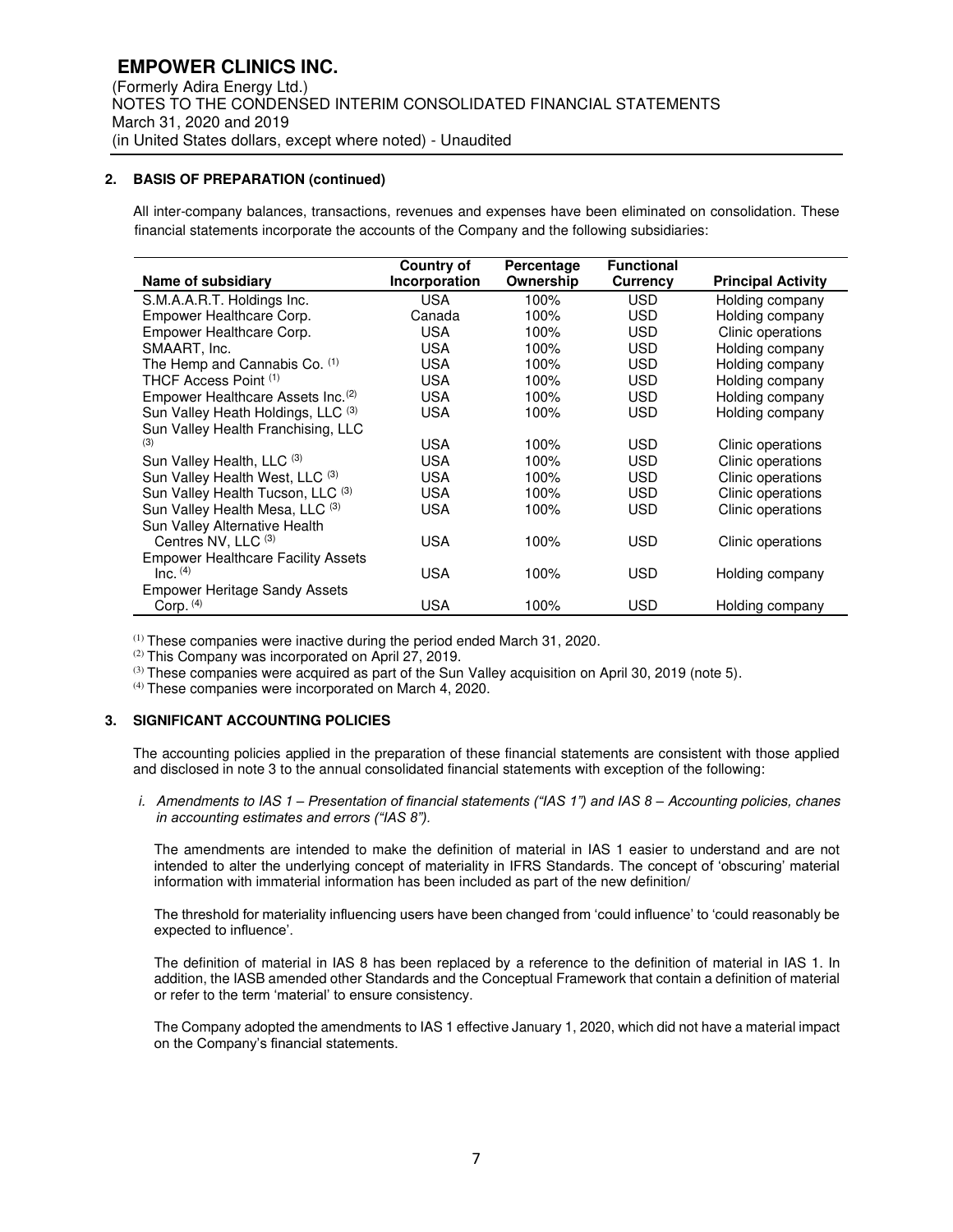## **3. SIGNIFICANT ACCOUNTING POLICIES (continued)**

#### ii. Franchise Revenues

Franchise revenues consist primarily of royalties and initial franchise fees. Under franchise agreements, we provide franchisees with (i) a franchise license, which includes a license to use our intellectual property, (ii) preopening services, such as training and inspections, and (iii) ongoing services, such as development of training materials

Royalties are calculated as a percentage of franchise clinic revenues over the term of the franchise agreement. The Company recognizes royalty revenue from the rendering of patient services in the accounting period in which the physician's services are rendered.

Initial franchise fees are payable by the franchisee upon execution of a franchise agreement. Initial franchise fees are recognized as revenue on a straight-line basis over the term of the respective agreement. The term of the agreement commences upon opening of the clinic location.

#### **Significant estimates and assumptions**

The Company's management makes judgements in the process of applying the Company's accounting policies in the preparation of its interim financial statements. In addition, the preparation of the financial statements requires that the Company's management make assumptions and estimates of effects of uncertain future events on the carrying amounts of the Company's assets and liabilities at the end of the reporting period and the reported amounts of revenues and expenses during the reporting period. Actual results may differ from those estimates as the estimation process is inherently uncertain.

Estimates are reviewed on an ongoing basis based on historical experience and other factors that are considered to be relevant under the circumstances. Revisions to estimates and the resulting effects on the carrying amounts of the Company's assets and liabilities are accounted for prospectively. The Company's interim results are not necessarily indicative of its results for a full year. The significant judgements and estimates applied in the preparation of these interim financial statements are consistent with those applied and disclosed in note 3 of the annual financial statements.

#### **4. ACQUISITION OF SUN VALLEY**

On April 30, 2019, the Company obtained control of Sun Valley for consideration with a fair value of \$3,054,593 comprised of cash of \$787,318, 22,409,425 common shares of the Company, and a promissory note of \$125,000 bearing interest at a rate of 4% per annum and due July 31, 2019. The promissory note was fair valued at \$123,709 using a discount rate of 6%. In addition, the Company paid a consultant finders fee equal to 5% of the aggregate purchase price which amounted to \$188,750 (C\$258,019). The finders fee is recorded within legal and professional fees on the consolidation statements of loss and comprehensive loss.

The transaction has been accounted for by the Company as a business combination under IFRS 3 - Business Combinations.

Initial cash payment of \$637,318 was made on the Closing Date with remaining \$150,000 held back as security for working capital adjustments recorded by Sun Valley. Accounts payable and accrued liabilities include the \$150,000 holdback, of which \$75,000 is expected to be released on the six-month anniversary of the Closing Date with the remaining \$75,000 to be released on the one-year anniversary of the Closing Date. On January 23, 2020, the Company issued 2,000,000 common shares as settlement of the holdback in the amount of \$100,000 (note 26(b)(i)).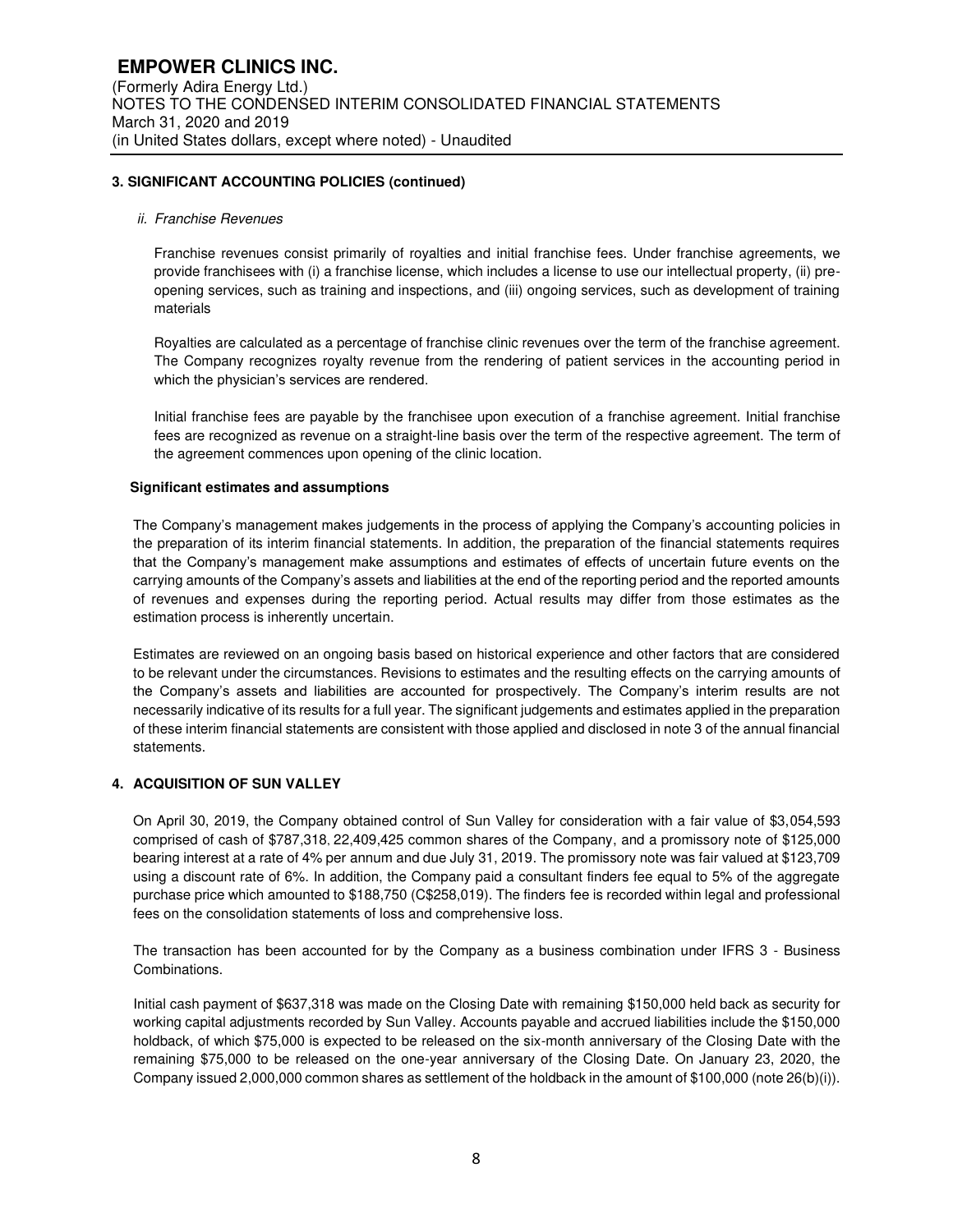## **4. ACQUISITION OF SUN VALLEY (continued)**

Common shares of the Company were issued on the Closing Date with 7,703,543 common shares valued at the closing price on April 30, 2019 of \$0.13 (C\$0.175) for fair value of \$1,001,458 and 14,705,882 common shares being held in escrow ("Escrow Shares") with a fair value of \$1,142,108. Fair value of the Escrow Shares was determined by discounting the fair value of the Escrow Shares using the closing share price on April 30, 2019 of \$0.13 (C\$0.175), volatility of 150% and escrow period of 3 to 36 months. The Escrow Shares will vest in quarterly instalments over 36 months from the Closing Date.

The following table summarizes the final purchase price allocation:

| <b>Assets Acquired</b>                         |           |
|------------------------------------------------|-----------|
|                                                | \$        |
| Cash and cash equivalents                      | 94,090    |
| Accounts receivable                            | 366       |
| Security deposits                              | 19,753    |
| Property and equipment                         | 124,811   |
| Right-of-use assets                            | 431,544   |
| <b>Patient list</b>                            | 171,243   |
| <b>Brands</b>                                  | 184,996   |
|                                                | 1,026,803 |
| <b>Liabilities Assumed</b>                     |           |
| Accounts payable and accrued liabilities       | 35,281    |
| Lease liabilities                              | 431,544   |
|                                                |           |
| Net assets at fair value, as at April 30, 2019 | 559,978   |
| Consideration                                  |           |
| Fair value of 7,703,543 common shares issued   | 1,001,458 |
| Fair value of 14,705,882 Escrow Shares issued  | 1,142,108 |
| Cash                                           | 787,318   |
| Promissory note                                | 123,709   |
| <b>Total Consideration</b>                     | 3.054,593 |
| Goodwill                                       | 2,494,615 |

During the year ended December 31, 2019, the business combination resulted in revenues of \$1,526,383 and net loss and comprehensive loss of \$503,235. Had the business combination been affected at January 1, 2019, revenue of the Company would have been \$999,968 higher and the net loss and comprehensive loss of the Company would have decreased by \$153,633 for the year ended December 31, 2019.

## **5. PROMISSORY NOTE**

On January 11, 2019, the Company acquired a promissory note in the amount of \$122,500. Interest revenue for the three months ended March 31, 2020 was \$1,835 (three months ended March 31, 2019 - \$1,618). The promissory note accrues interest at a rate of 6% per annum and is due in full on February 1, 2021.

The maximum credit exposure related to the promissory note is \$122,500. The land is being developed by the purchaser into a duplex which will be sold upon completion. The promissory note is secured by the land and building sold. Despite the negative impacts of COVID-19 on the global economy, the Oregon Real Estate Board sales figures show a four percent annual median sale price increase in April 2020 as compared to April 2019. Company has not provided for credit losses with respect to the promissory note as full recovery is anticipated and in the event of default, the value of the collateral has increased since the time of sale and therefore is anticipated to be sufficient to recover the principal and interest balances.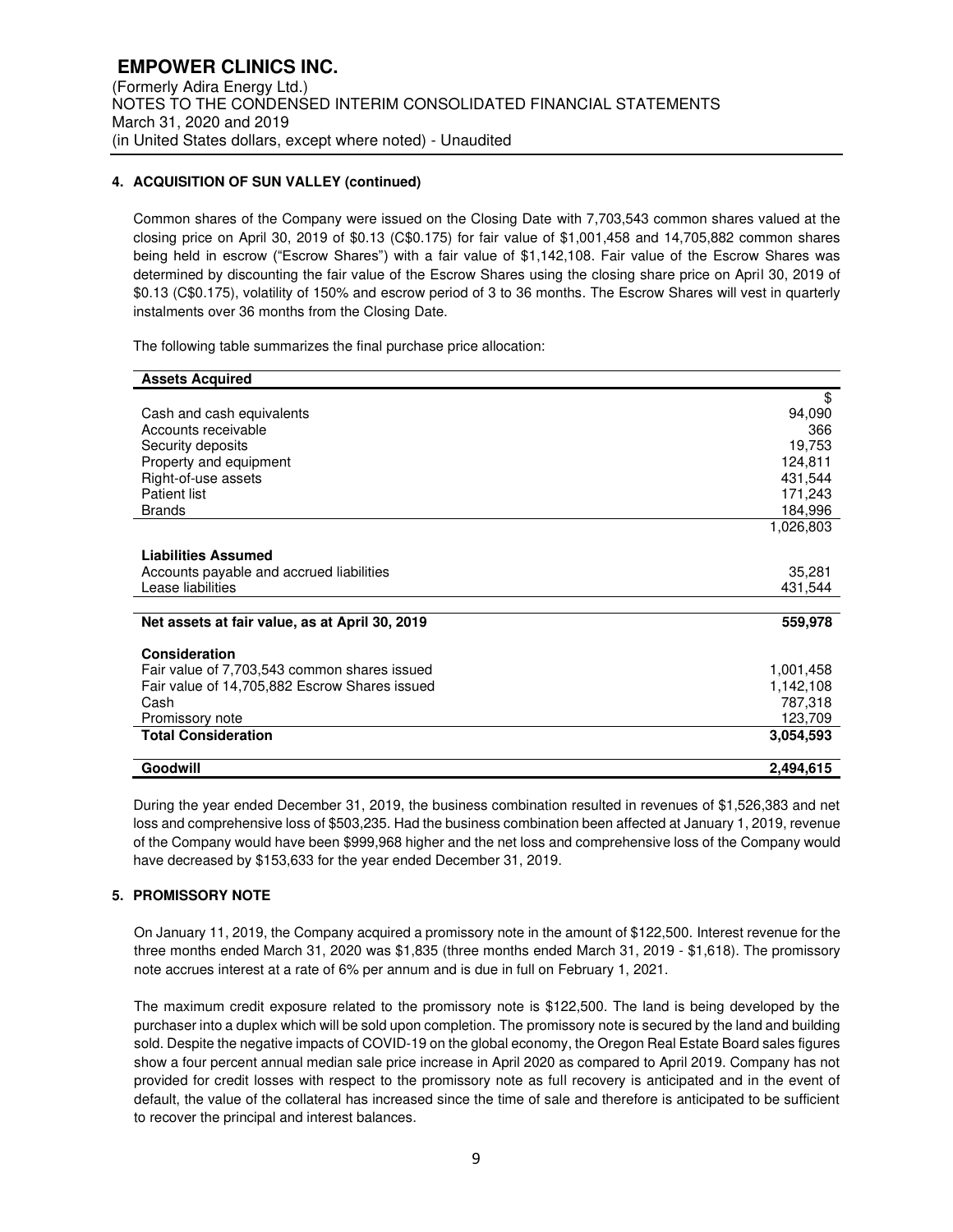(Formerly Adira Energy Ltd.) NOTES TO THE CONDENSED INTERIM CONSOLIDATED FINANCIAL STATEMENTS March 31, 2020 and 2019 (in United States dollars, except where noted) - Unaudited

## **6. PROPERTY AND EQUIPMENT**

A continuity of property and equipment for the three months ended March 31, 2020 and the year ended December 31, 2019 is as follows:

|                                               | Right of use    | Right of use Sun | Right of use CBD    | Furniture and | Leasehold    |            |
|-----------------------------------------------|-----------------|------------------|---------------------|---------------|--------------|------------|
|                                               | Empower clinics | Valley clinics   | extraction facility | equipment     | improvements | Total      |
|                                               |                 | \$               |                     |               |              | \$         |
| Cost                                          |                 |                  |                     |               |              |            |
| Balance, December 31, 2018                    |                 |                  |                     | 28,360        | 118,465      | 146,825    |
| Adoption of IFRS 16                           | 324,972         |                  |                     |               |              | 324,972    |
| Acquisition of Sun Valley                     |                 | 431,544          |                     | 32,952        | 91,859       | 556,355    |
| <b>Additions</b>                              | 23,006          |                  | 402,533             | 3,828         |              | 429,367    |
| Impairment                                    | (79,125)        |                  |                     | (2,610)       | (114, 517)   | (196,252)  |
| Write off                                     | (245,847)       |                  |                     | (25, 750)     | (3,949)      | (275,546)  |
| Balance, December 31, 2019 and March 31, 2020 | 23.006          | 431,544          | 402,533             | 36,780        | 91,858       | 985,721    |
|                                               |                 |                  |                     |               |              |            |
| <b>Accumulated amortization</b>               |                 |                  |                     |               |              |            |
| Balance, December 31, 2018                    |                 |                  |                     | (19, 765)     |              | (19, 765)  |
| Adoption of IFRS 16                           | (196,479)       |                  |                     |               |              | (196,479)  |
| Amortization                                  | (57, 991)       | (107, 265)       | (31, 307)           | (13, 164)     | (37, 873)    | (247,600)  |
| Write off                                     | 245,847         |                  |                     | 25,750        | 3,949        | 275,546    |
| Balance, December 31, 2019                    | (8,623)         | (107,265)        | (31, 307)           | (7, 179)      | (33, 924)    | (188, 298) |
| Amortization                                  | (2, 877)        | (40, 227)        | (13,989)            | (2,863)       | (7, 533)     | (67, 489)  |
| Balance, March 31, 2020                       | (11,500)        | (147,492)        | (45,296)            | (10,042)      | (41, 457)    | (255, 787) |
|                                               |                 |                  |                     |               |              |            |
| Carrying amount                               |                 |                  |                     |               |              |            |
| Balance, December 31, 2019                    | 14,383          | 324,279          | 371,226             | 29,601        | 57,934       | 797,423    |
| Balance, March 31, 2020                       | 11,506          | 284,052          | 357,237             | 26,738        | 50,401       | 729,934    |

On May 9, 2019, the Company terminated the lease for the Chicago clinic. As a result of the lease termination, the Company derecognized the right-of-use asset with a cost of \$255,859 and accumulated amortization of \$184,787 and recorded an impairment loss \$71,072 representing the undepreciated portion of the right-of-use asset above the lease liability which is included as impairment loss on write off of property and equipment on the consolidated statements of loss and comprehensive loss

The Company also derecognized the associated lease liability of \$76,626 and recorded a gain of \$5,549 representing the excess of the right-of-use asset above the lease liability which is included as impairment loss on write off of property and equipment on the consolidated statements of loss and comprehensive loss. In addition, the Company recognized an impairment loss of \$114,516 representing the carrying value of leasehold improvements written-off for the Chicago clinic on termination of the lease. This is included as impairment loss on write off of property and equipment on the consolidated statements of loss and comprehensive loss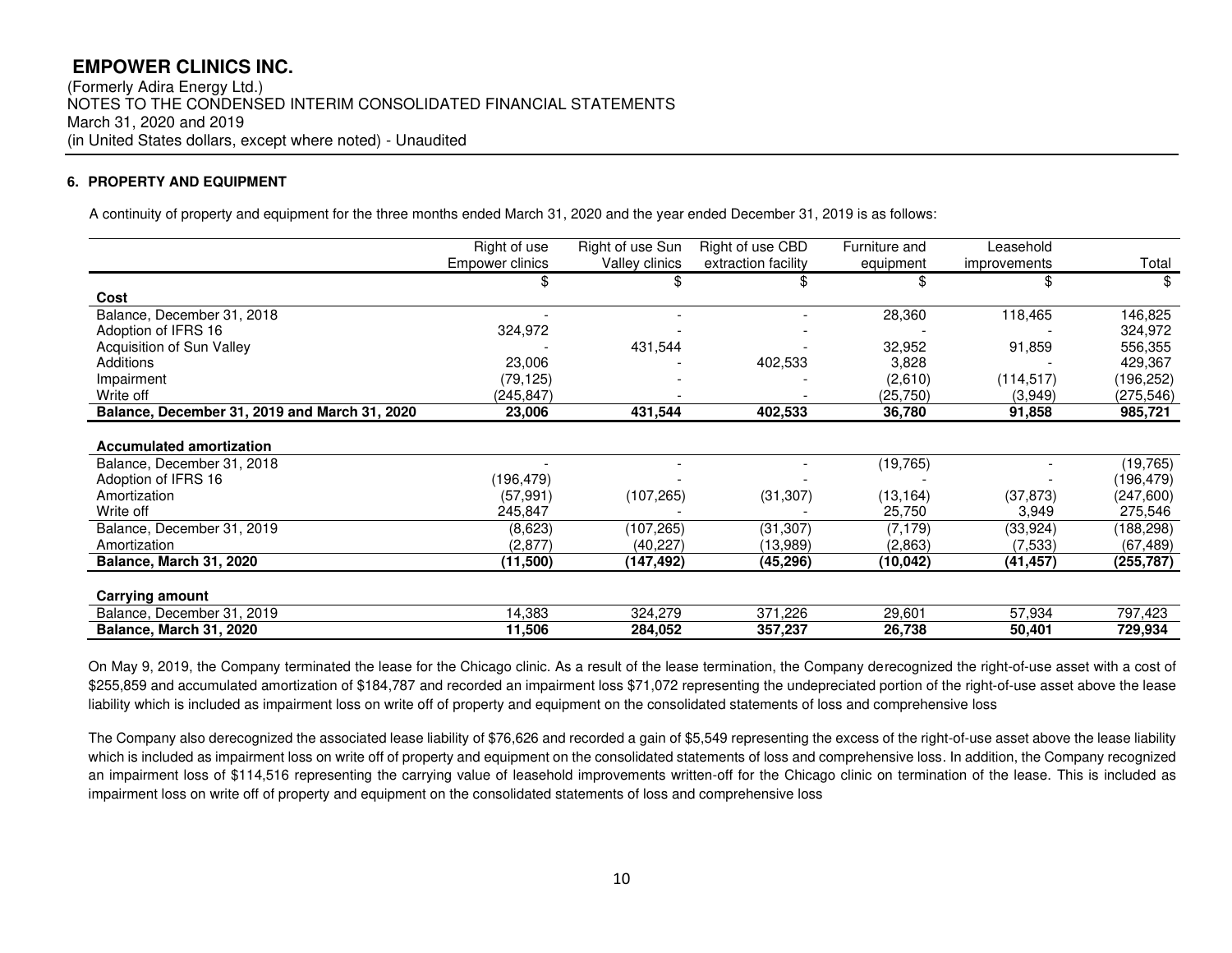## **6. PROPERTY AND EQUIPMENT (continued)**

The Company defaulted on the Spokane lease and as a result, lost access to the facility. As a result of this default, the Company derecognized the right-of-use asset with a cost of \$69,113 and accumulated amortization of \$61,060 and recorded a loss of \$8,053 representing the carrying value of the right-of-use asset which is included as impairment loss on write off of property and equipment on the consolidated statements of loss and comprehensive loss. The lease liability of \$9,700 has not been derecognized as the Company negotiates a settlement with the landlord of the facility. In addition, the Company recognized a loss on disposal of \$2,610 representing the carrying value of the furniture and equipment.

Below are the details of leases terminated during the year ended December 31, 2019 (no leases were terminated during the three months ended March 31, 2020) and related assets written off and impairment losses recognized on undepreciated amounts:

|                                | As at December 31, 2019 |          |            |  |
|--------------------------------|-------------------------|----------|------------|--|
|                                | Chicago lease           | Total    |            |  |
|                                |                         |          |            |  |
| Cost                           | 255,859                 | 69.113   | 324.972    |  |
| Less: Accumulated depreciation | (184.787)               | (61,060) | (245, 847) |  |
| Impairment                     | 71.072                  | 8.053    | 79.125     |  |

## **7. INTANGIBLE ASSETS AND GOODWILL**

A continuity of intangible assets for the three months ended March 31, 2020 and the year ended December 31, 2019 is as follows:

|                                 | Patient records | Brands,<br>trademarks and<br>domain names | Management<br>software | Total     |
|---------------------------------|-----------------|-------------------------------------------|------------------------|-----------|
|                                 | \$              | \$                                        | \$                     | \$        |
| Cost                            |                 |                                           |                        |           |
| Balance, December 31, 2018      | 292,093         | 98,700                                    | 51,100                 | 441,893   |
| Additions                       | 171,243         | 184,996                                   |                        | 356.239   |
| Impairment                      | (73,756)        | (20,001)                                  |                        | (93,757)  |
| Balance, December 31, 2019 and  |                 |                                           |                        |           |
| March 31, 2020                  | 389,580         | 263,695                                   | 51,100                 | 704,375   |
| <b>Accumulated amortization</b> |                 |                                           |                        |           |
| Balance, December 31, 2018      | (220,476)       | (98, 700)                                 | (51, 100)              | (370,276) |
| Amortization                    | (79,459)        |                                           |                        | (79,459)  |
| Balance, December 31, 2019      | (299.935)       | (98, 700)                                 | (51, 100)              | (449,735) |
| Amortization                    | (22,936)        |                                           |                        | (22,936)  |
| Balance, March 31, 2020         | (322,871)       | (98,700)                                  | (51, 100)              | (472,671) |
| Carrying amount                 |                 |                                           |                        |           |
| Balance, December 31, 2019      | 89,645          | 164.995                                   |                        | 254,640   |
| Balance, March 31, 2020         | 66,709          | 164,995                                   |                        | 231,704   |

During the three months ended March 31, 2020, the Company recognized an impairment loss of \$nil (year ended December 31, 2019 - \$93,757) in relation to patient records and brand.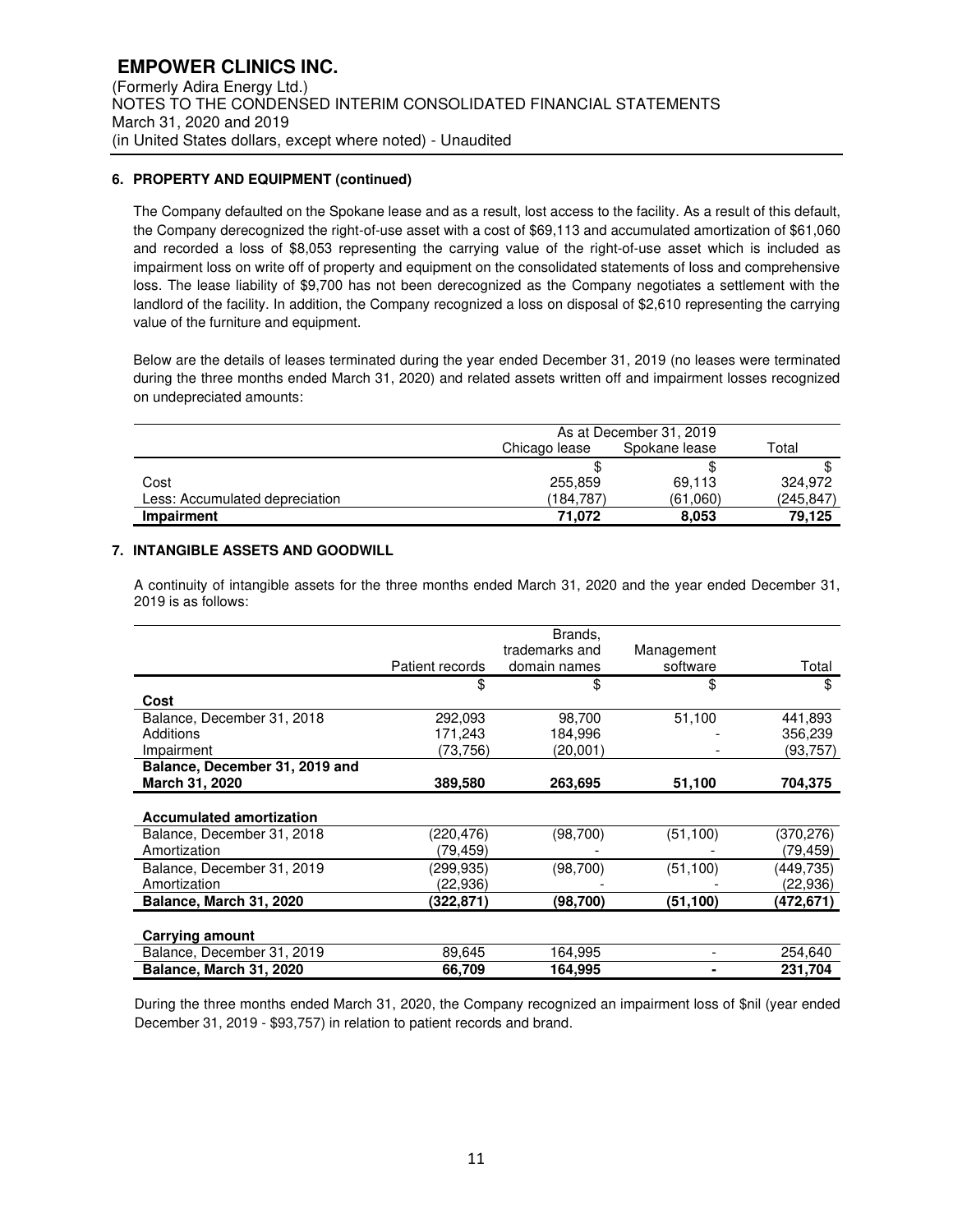## **7. INTANGIBLE ASSETS AND GOODWILL (continued)**

A continuity of goodwill is as follows:

|                                | Total       |
|--------------------------------|-------------|
|                                | \$          |
| Balance, December 31, 2018     |             |
| Additions                      | 2,494,615   |
| Impairment                     | (2,377,397) |
| Balance, December 31, 2019 and |             |
| March 31, 2020                 | 117,218     |

At December 31, 2019, the estimated recoverable amount of the Sun Valley CGU was lower than the segment's carrying value. The Company recognized a goodwill impairment loss totalling \$2,377,397 and an intangible asset impairment loss totalling \$93,757 related to patient records and brands. The impairment loss on the Sun Valley CGU goodwill and intangible assets related to a change in expected future cash flows as a result of changes in the Arizona licensing regulations on June 7, 2019 which now requires certification on a two-year period whereas it was on a one-year basis prior to the change in regulation. The change in licensing regulations is expected to result in increased attrition and lower patient totals in Arizona as compared to that considered at the acquisition date which resulted in an impairment test being conducted on June 7, 2019. Further, management also considered the impact of potential legalization of recreational cannabis as an indicator of impairment.

The impairment was determined based on value in use calculation which uses cash flow projection covering a fiveyear period and a discount rate of 22% per annum. The cash flow beyond five-year period has been extrapolated using terminal growth rate of 1.5% per annum. Key assumptions used in the cash flow projection both as of acquisition date and as at June 7, 2019, the impairment trigger date, related to attrition of 59%. The new patient attraction rate was estimated to be 68% as of acquisition date and 24% post legalization

## **8. ACCOUNTS PAYABLE AND ACCRUED LIABILITIES**

|                                        | March 31,<br>2020 | December 31.<br>2019 |
|----------------------------------------|-------------------|----------------------|
|                                        |                   |                      |
| Trade payables and accrued liabilities | 1,192,201         | 1,367,253            |
| Payroll liabilities                    | 537.737           | 507,737              |
|                                        | 1,729.938         | 1.874.990            |

On January 23, 2020, the Company issued 4,800,000 common shares as settlement for accounts payable in the amount of \$182,607 (C\$240,000). The Company recorded a gain on debt settlement of \$18,261 representing the excess of the carrying value of the accounts payable above the fair value of common shares issued (note  $15(a)(i)$ ).

On July 30, 2019, the Company issued 1,686,861 common shares as settled for accounts payable in the amount of \$223,283 (C\$294,019). The Company recorded a gain on debt settlement of \$15,130 representing the excess of the carrying value of the accounts payable above the fair value of common shares issued (note 15(a)(xviii) and note 15(a)(xix)).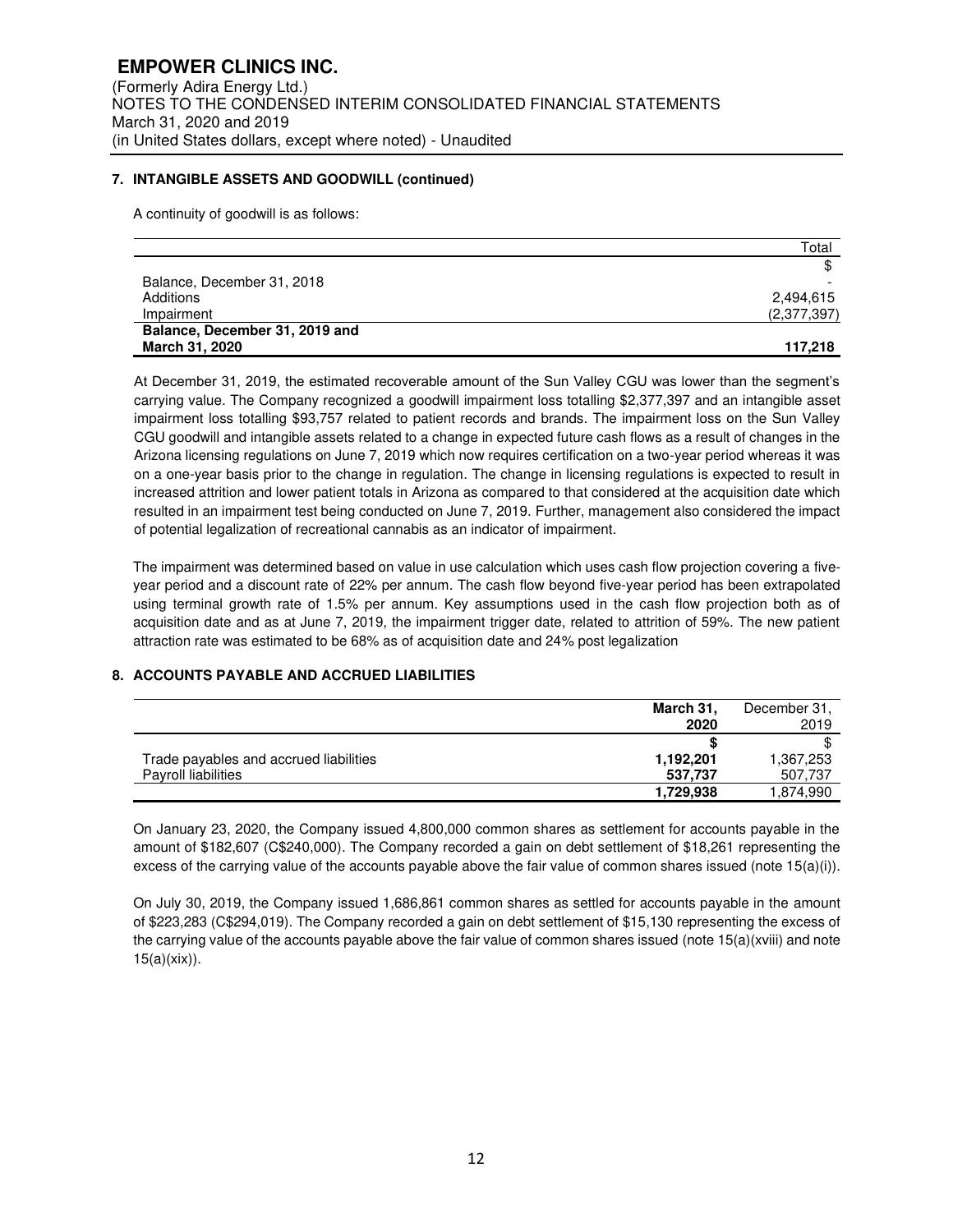## **EMPOWER CLINICS INC.**  (Formerly Adira Energy Ltd.) NOTES TO THE CONDENSED INTERIM CONSOLIDATED FINANCIAL STATEMENTS March 31, 2020 and 2019 (in United States dollars, except where noted) - Unaudited

## **9. NOTES PAYABLES**

|                                            | March 31,<br>2019 | December 31,<br>2019 |
|--------------------------------------------|-------------------|----------------------|
|                                            |                   |                      |
| Balance, beginning of period               | 969,891           | 760.715              |
| Issue of notes payable $(b)(c)(d)$         |                   | 321,935              |
| Converted to shares (a)(b)                 |                   | (186, 942)           |
| Realized foreign exchange gain             |                   | (2,267)              |
| Unrealized foreign exchange gain           | (20,029)          | (10,916)             |
| Accretion expense                          | 12,728            | 12,337               |
| Interest expense                           | 15,516            | 75,029               |
| Balance, end of period                     | 978,106           | 969,891              |
| Less: non-current portion of notes payable |                   |                      |
| <b>Current portion of notes payable</b>    | 978,106           | 969,891              |

- a) On December 31, 2018, the Company issued a promissory note payable in the amount of \$150,449 (C\$205,000). This promissory note payable is due December 31, 2020 and will bear interest at 6% per annum. On April 2, 2019, the Company converted the promissory note plus \$1,984 (C\$2,652) of interest into 2,050,000 units of the Company consisting of one common share and one share purchase warrant. Each share purchase warrant entitles the holder to acquire one common share at an exercise price equal to \$0.14 (C\$0.19) (note 15(a)(viii)).
- b) On January 21, 2019, the Company issued a promissory note payable in the amount of \$33,842 (C\$45,000). This promissory note payable is due December 31, 2020 and bears interest at 6% per annum. On April 2, 2019, the Company converted the promissory note plus \$667 (C\$892) of interest into 450,000 units of the Company consisting of one common share and one share purchase warrant. Each share purchase warrant entitles the holder to acquire one common share at an exercise price equal to \$0.14 (C\$0.19) (note 15(a)(viii)).
- c) On April 30, 2019, the Company issued a promissory note payable in the amount of \$125,000. The promissory note is due July 31, 2019 and bears interest at a rate of 4% per annum (note 4). The Company was in default and extended the maturity date to August 31, 2020. The default resulted in a penalty of \$15,000 if the loan was not repaid in full by July 31, 2019 and an additional \$15,000 in the loan was not paid in full by August 31, 2019. As at March 31, 2020, the Company remained in default on the note.
- d) On October 1, 2019, the Company issued a promissory note payable in the amount of \$188,765 (C\$250,000). This promissory note payable is due April 1, 2020 and bears interest at 10% per annum. Pursuant to the issuance of the note payable the Company incurred transaction costs including an administrative charge of \$18,876 (C\$25,000) and an obligation to issue 150,000 common shares of the Company with a fair value of \$6,811 which has been recorded as shares to be issued on the interim condensed consolidated statements of changes in equity. The note payable has been recognized at amortized cost of \$163,093 (C\$216,000). During the three months ended March 31, 2020, the Company recorded interest expense of \$4,530 and accretion expense of \$12,728 (three months ended March 31, 2019 - \$nil and \$nil, respectively) with respect to the promissory note payable.

On May 20, 2020, the Company issued a total of 844,444 common shares of which 694,444 were to settle the administrative charge of \$18,876 (C\$25,000) and the remaining 150,000 common shares were to settle the obligation to issues shares. of the Company (note  $21(b)(v)$ ). As of the date of these financial statements, the note has not been repaid and the Company is in default.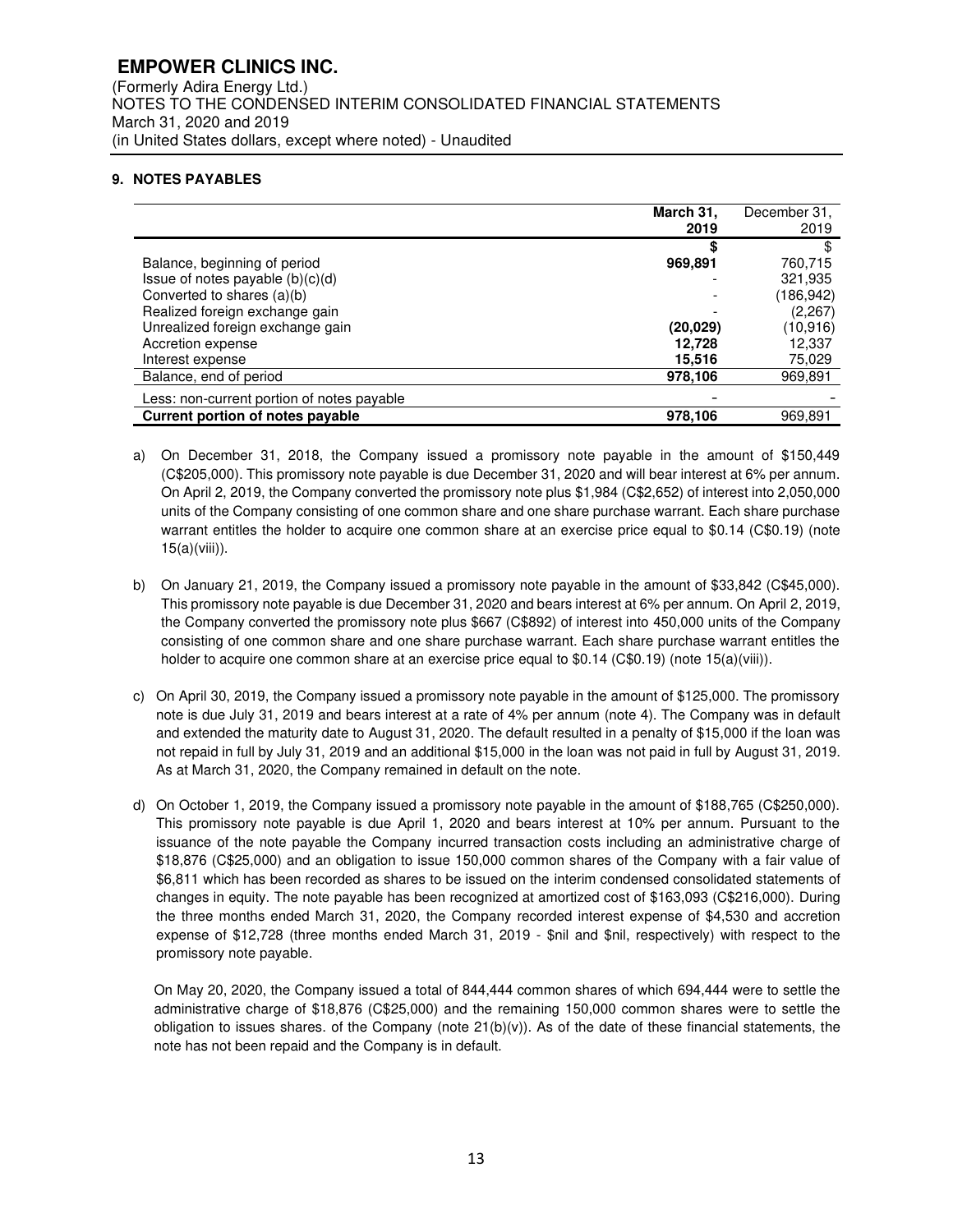## **10. CONVERTIBLE NOTES PAYABLE**

|                                            | March 31,<br>2019 | December 31,<br>2019 |
|--------------------------------------------|-------------------|----------------------|
|                                            |                   |                      |
| Balance, beginning of period               | 192,717           |                      |
| Issue of notes payable                     |                   | 188,893              |
| Unrealized foreign exchange loss           | (16, 314)         | 3,596                |
| Interest expense                           | 906               | 228                  |
| Balance, end of period                     | 177,309           | 192,717              |
| Less: non-current portion of notes payable |                   |                      |
| <b>Current portion of notes payable</b>    | 177,309           | 192.717              |

On December 9, 2019, the Company issued a convertible promissory note payable in the amount of \$188,893 (C\$250,000). The convertible promissory note payable is due December 9, 2021 and bears interest at 2% per annum. The convertible promissory note is convertible at a share price equal to the closing share price on the date prior to conversion for total shares equal to the face value of the note divided by the closing share price. As the settlement is fixed at the face value of the obligation the Company has determined that the conversion option has \$nil value.

## **11. SECURED LOAN PAYABLE**

On June 12, 2015, the Company, through its wholly owned subsidiary EHC, acquired all of the assets of Presto in consideration for the assumption by the Company of Presto's liability to Bayview Equities Ltd (the "Secured Party") in the amount of \$550,000 plus accrued interest of \$35,893. The liability is secured by a grant to the Secured Party of a security interest in all the assets of EHC. The liability bears interest at 6% per annum and is due upon demand.

|                              | March 31,<br>2020 | December 31,<br>2019 |
|------------------------------|-------------------|----------------------|
|                              |                   |                      |
| Balance, beginning of period | 761,711           | 717,460              |
| Interest                     | 11.451            | 44.251               |
| Balance, end of period       | 773.162           | 761.711              |

## **12. CONVERTIBLE DEBENTURES**

Convertible debentures consist of the following:

|                                                      | March 31,<br>2020 | December 31,<br>2019 |
|------------------------------------------------------|-------------------|----------------------|
|                                                      | S                 |                      |
| Balance, beginning of period                         | 427,320           | 274,466              |
| Proceeds from Issuance of convertible debentures     |                   |                      |
| (a)(b)(c)(d)(e)(f)(g)(h)(i)                          |                   | 753,491              |
| Amount allocated to conversion option                |                   |                      |
| $(a)(b)(c)(d)(e)(f)(g)(h)$ (i)                       |                   | (753, 491)           |
| Amount converted to units $(a)(b)(c)(d)(e)(f)(g)(h)$ |                   |                      |
| Unrealized foreign exchange (gain) loss              | (60,028)          | 5,564                |
| Interest expense                                     | 12,856            | 45,112               |
| Accretion expense                                    | 271,323           | 102,178              |
|                                                      | 651,471           | 427.320              |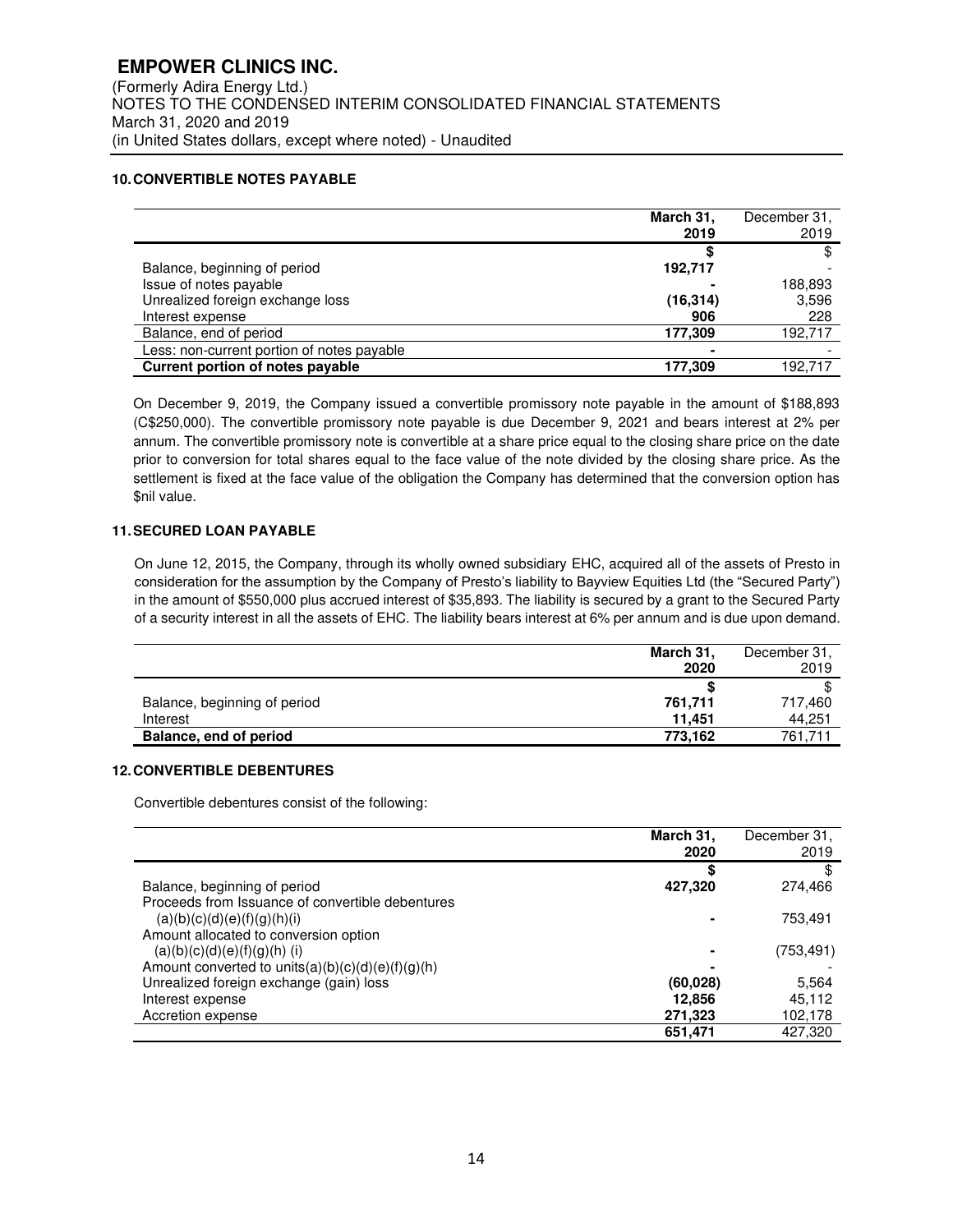### **12. CONVERTIBLE DEBENTURES (continued)**

Conversion feature consists of the following:

|                                                    | March 31,<br>2020 | December 31,<br>2019 |
|----------------------------------------------------|-------------------|----------------------|
|                                                    |                   |                      |
| Balance, beginning of period                       | 2,795             | 22,565               |
| Amount allocated to conversion option (b)(c)       |                   | 753.491              |
| Amount converted to units (b)                      |                   | (189, 735)           |
| Gain on change in fair value of conversion feature | (2,795)           | (583,526)            |
|                                                    |                   | 2.795                |

Fair value of the conversion feature is based on the following assumptions for the Black-Scholes option pricing on the respective grant dates:

| <b>Grant Date</b>  | Expected<br>Life (years) | Unit Price           | Expected<br>Volatility | Risk-Free<br>Rate |    | <b>Grant Date Fair</b><br>Value |
|--------------------|--------------------------|----------------------|------------------------|-------------------|----|---------------------------------|
| March 1, 2017      |                          | \$0.0056 (C\$0.0075) | 100.0%                 | 0.76%             | \$ | 662.061                         |
| June 26, 2017      |                          | \$0.0056 (C\$0.0075) | 100.0%                 | 0.76%             | \$ | 82,332                          |
| July 31, 2017      |                          | \$0.0056 (C\$0.0075) | 100.0%                 | 0.76%             | \$ | 72.831                          |
| July 31, 2017      |                          | \$0.0056 (C\$0.0075) | 100.0%                 | 0.76%             | S  | 169.959                         |
| July 31, 2017      |                          | \$0.0056 (C\$0.0075) | 100.0%                 | 0.76%             | \$ | 34,832                          |
| August 22, 2017    |                          | \$0.0056 (C\$0.0075) | 100.0%                 | 0.76%             | \$ | 25,332                          |
| September 27, 2018 |                          | \$0.14(C\$0.18)      | 100.0%                 | 1.85%             | S  | 172.386                         |
| April 2, 2019      |                          | \$0.20(C\$0.27)      | 100.0%                 | 1.57%             | S  | 599,460                         |
| May 3, 2019        |                          | \$0.24 (C\$0.32)     | 100.0%                 | 1.67%             | \$ | 154.031                         |

Fair value of the conversion feature is based on the following assumptions for the Black-Scholes option pricing on the respective revaluation dates:

|                   | Expected      |                   | Expected   | Risk-Free | <b>Grant Date Fair</b>   |
|-------------------|---------------|-------------------|------------|-----------|--------------------------|
| Grant Date        | Life (years)  | Unit Price        | Volatilitv | Rate      | Value                    |
| December 31, 2019 | $0.25 - 0.34$ | $$0.03$ (C\$0.04) | 100.0%     | 1.71%     | \$<br>2.795              |
| March 31, 2020    | $0.01 - 0.09$ | $$0.03$ (C\$0.04) | 100.0%     | $0.46\%$  | $\overline{\phantom{0}}$ |

Expected dividend yield is 0% for all measurement dates.

a) On September 27, 2018, the Company raised \$442,437 (C\$575,060) through the issue of convertible debentures, expiring on September 27, 2019. The holder may at any time during the term of the convertible debenture convert all or part into units of the Company consisting of one common share and one share purchase warrant. Each warrant entitles the holder to acquire one common share at an exercise price equal to \$0.14 (C\$0.19). The fair value of the conversion feature at the grant date was estimated at \$172,386 using the Black-Scholes option pricing model. A total of \$57,791 (C\$75,060) was converted to 422,678 units on December 14, 2018. The fair value assigned to the conversion feature was at \$nil and the fair value assigned to the debt component was \$18,990 on the conversion date.

On May 7, 2020, pursuant to the conversion of convertible debentures with a face value of \$178,380 (C\$250,000) and accrued interest of \$20,600 (C\$28,871), the Company issued 3,064,515 common shares and 3,064,515 common share purchase warrants (note 21(b)(iii)).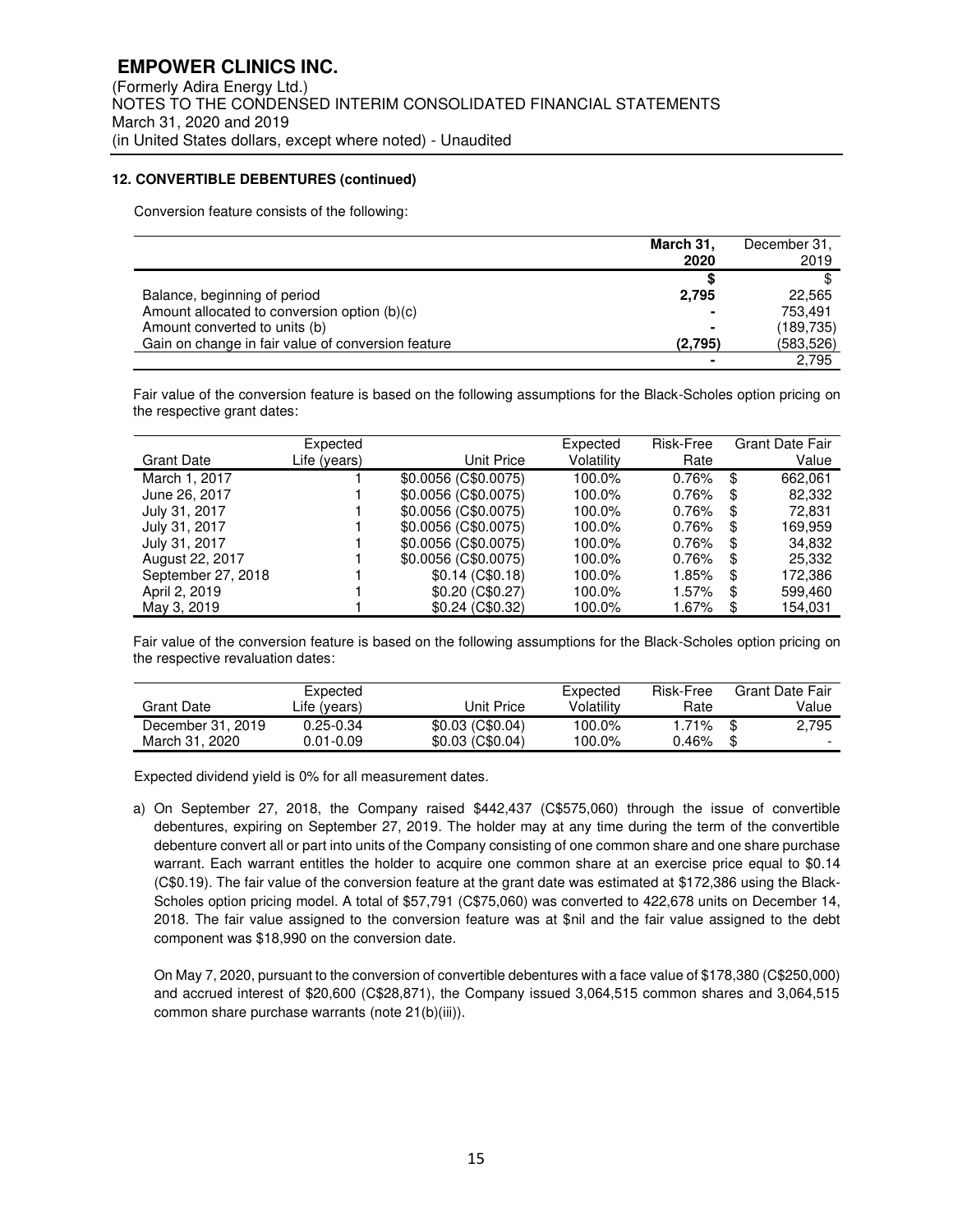## **12. CONVERTIBLE DEBENTURES (continued)**

b) On April 2, 2019, the Company raised \$599,460 (C\$799,500) through the issue of convertible debentures, expiring on April 2, 2020. The Company incurred transaction costs of \$55,669 (C\$74,285) comprised of 40,000 common shares issued to agents with a fair value of \$0.14 (C\$0.20), based on share price on the date of issuance, for consideration of \$5,995 (C\$8,000) (Note 17(a)), 295,590 share purchase warrants issued to agents with an exercise price of \$0.12 (C\$0.16) and a fair value of \$21,305 (Note 17(c)) and cash of \$28,369 (C\$37,855). As part of the debenture financing, the Company also issued 295,590 share purchase warrants to agents. The share purchase warrants have an exercise price of \$0.12 (C\$0.16) and expire on April 2, 2021 (note 17(c)). The holder may at any time during the term of the convertible debenture convert all or part into units of the Company consisting of one common share and one share purchase warrant. Each warrant entitles the holder to acquire one common share at an exercise price equal to \$0.16 (C\$0.21). The fair value of the conversion feature at the grant date was estimated at \$599,460 using the Black-Scholes option pricing model.

During the year ended December 31, 2019, \$326,210 (C\$432,000) was converted into 3,991,524 units of the Company consisting of one common share and one share purchase warrant (Note 17(a)). The cumulative fair value assigned to the conversion feature was at \$189,735 and the fair value assigned to the debt component was \$nil on the respective conversion dates (note 15(a)(xx - xxiv)).

On April 7, 2020, pursuant to the conversion of convertible debentures with a face value of \$268,554 (C\$367,500) and accrued interest of \$16,113 (C\$22,050), the Company issued 3,541,366 units. Each unit is comprised of one common share and one common share purchase warrant (note 21/(b)(i)).

c) On May 3, 2019, the Company raised \$154,031 (C\$207,270) through the issue of convertible debentures, expiring on September 27, 2019. The holder may at any time during the term of the convertible debenture convert all or part into units of the Company consisting of one common share and one share purchase warrant. Each warrant entitles the holder to acquire one common share at an exercise price equal to \$0.16 (C\$0.21). The fair value of the conversion feature at the grant date was estimated at \$154,031 using the Black-Scholes option pricing model. On April 8, 2020, pursuant to the conversion of convertible debentures with a face value of \$147,691 (C\$207,270) and accrued interest of \$8,254 (C\$11,584), the Company issued 1,989,588 units. Each unit is comprised of one common share and one common share purchase warrant (note 21(b)(ii)).

### **13. LEASE LIABILITY**

The lease liability consists of the following:

|                                           | Empower  | Sun Valley | <b>CBD</b> extraction |           |
|-------------------------------------------|----------|------------|-----------------------|-----------|
|                                           | clinics  | clinics    | facility              | Total     |
|                                           | \$       | \$         | \$                    |           |
| Balance, December 31, 2018                |          |            |                       |           |
| Adoption of IFRS 16                       | 138,444  |            |                       | 138,444   |
| Additions                                 | 23,006   | 431.544    | 406,263               | 860,813   |
| Interest expense                          | 4.318    | 13.404     | 7.955                 | 25,677    |
| Payments                                  | (64,681) | (112, 798) | (26, 233)             | (203,712) |
| Termination of leases                     | (86,326) |            |                       | (86, 326) |
| Balance, December 31, 2019                | 14,761   | 332,150    | 387,985               | 734,896   |
| Interest expense                          | 208      | 4,795      | 3.718                 | 8,721     |
| Payments                                  | (3,000)  | (42.804)   | (15,405)              | (61, 209) |
| Balance, March 31, 2020                   | 11.969   | 294,141    | 376.298               | 682,408   |
| Less: non-current portion of              |          |            |                       |           |
| lease liability                           | 11,969   | 141,072    | 315,560               | 468,601   |
| <b>Current portion of lease liability</b> |          | 153.069    | 60,738                | 213,807   |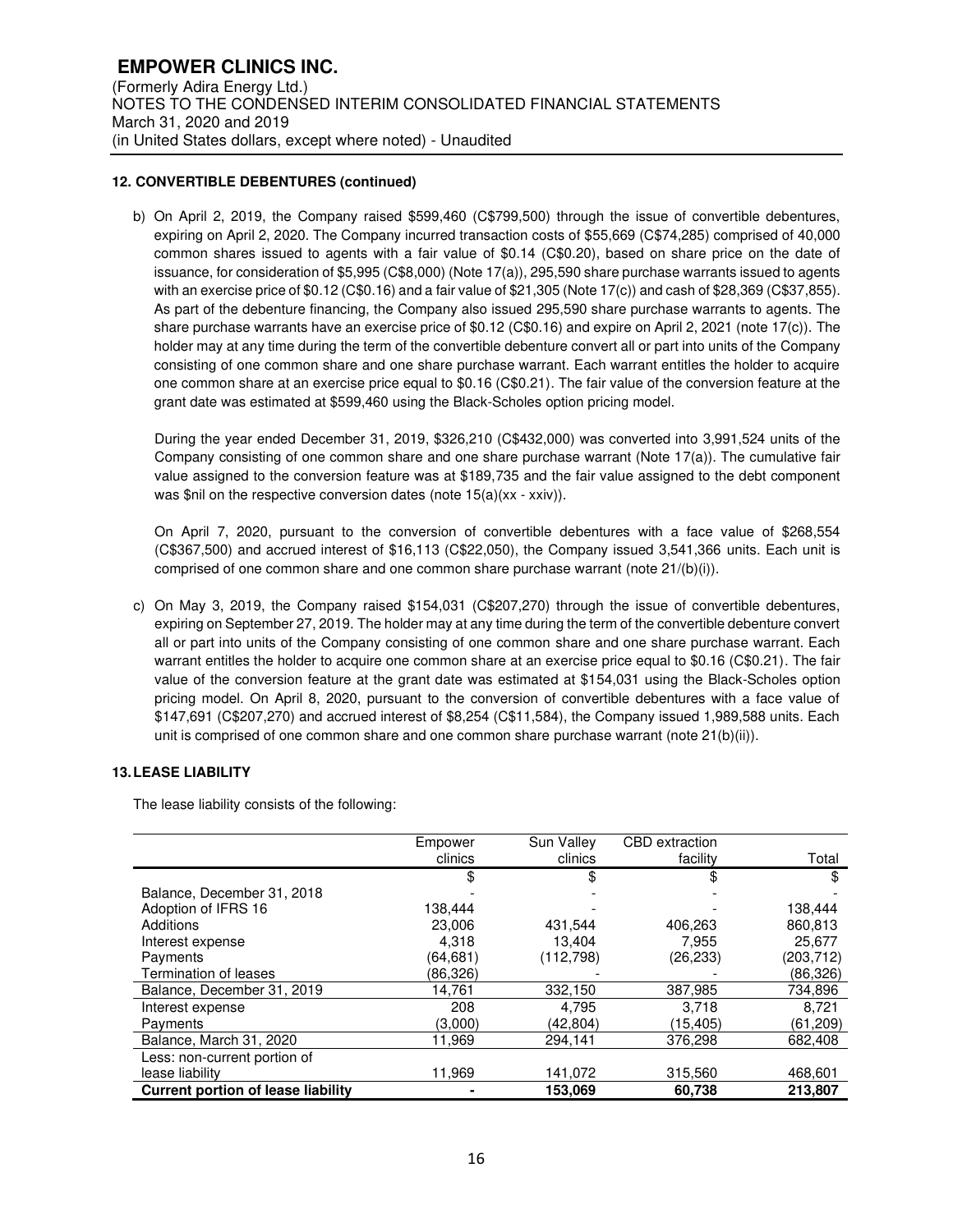#### **13. LEASE LIABILITY (continued)**

During the three months ended March 31, 2020, the Company recognized an expense of \$16,105 (three months ended March 31, 2019 - \$10,777) with respect to short-term and low value leases.

#### **14. WARRANT LIABILITY**

The warrants are classified as a financial instrument under the principles of IFRS 9, as the exercise price is in Canadian dollars while the functional currency of the Company is the US dollar. Accordingly, warrants are remeasured to fair value at each reporting date with the change in fair value charged to change in fair value of warrant liability.

|                                           |                    | Exercise          | Warrants    | Warrant     |
|-------------------------------------------|--------------------|-------------------|-------------|-------------|
| Issuance                                  | <b>Expiry Date</b> | Price             | Outstanding | Liability   |
|                                           |                    |                   | #           | \$          |
|                                           |                    | C\$0.36           |             |             |
| As at December 31, 2018                   | June 11, 2019      | \$0.28            | 14,894,898  | 106,172     |
|                                           |                    | C\$0.36           |             |             |
| Expiry <sup>(1)</sup>                     | October 22, 2019   | \$0.28            | (2,000,000) |             |
|                                           |                    | C\$0.36           |             |             |
| Expiry $(2)$                              | October 22, 2019   | \$0.28            | (517, 132)  |             |
|                                           |                    | C\$0.19           |             |             |
| Expiry <sup>(3)</sup>                     | December 14, 2020  | \$0.14            | (312,903)   |             |
|                                           |                    | C\$0.36           |             |             |
| Exercise $(4)$                            | June 11, 2019      | \$0.28            | (422, 678)  | (18, 847)   |
|                                           |                    | C\$0.16           |             |             |
| Shares issued (5)                         | April 2, 2021      | \$0.12            | 21,115,000  | 1,521,921   |
| Shares issued (6)                         |                    | C\$0.16           |             |             |
|                                           | May 3, 2021        | \$0.12            | 5,762,500   | 429,109     |
| Convertible Debt Conversion (7)           | July 22, 2021      | C\$0.16<br>\$0.12 | 1,018,245   | 42,749      |
|                                           |                    | C\$0.16           |             |             |
| Convertible Debt Conversion (8)           | August 12, 2021    | \$0.12            | 928,817     | 33,745      |
|                                           |                    | C\$0.16           |             |             |
| Convertible Debt Conversion (9)           | August 19, 2021    | \$0.12            | 929,864     | 28,973      |
|                                           |                    | C\$0.16           |             |             |
| Convertible Debt Conversion (10)          | August 26, 2021    | \$0.12            | 909,090     | 23,992      |
|                                           |                    | C\$0.16           |             |             |
| Convertible Debt Conversion (11)          | September 13, 2021 | \$0.12            | 102,696     | 1,800       |
|                                           |                    | C\$0.16           |             |             |
| Convertible Debt Conversion (12)          | September 20, 2021 | \$0.12            | 102,812     | 2,479       |
|                                           |                    | C\$0.31           |             |             |
| Marketing services agreement (13)         | September 22, 2022 | \$0.24            | 3,746,080   |             |
| Change in fair value of warrant liability |                    |                   |             | (2,065,781) |
|                                           |                    |                   |             |             |
| As at December 31, 2019                   |                    |                   | 46,257,289  | 106,312     |
| Change in fair value of warrant liability |                    |                   |             | (37, 247)   |
| As at March 31, 2020                      |                    |                   | 46,257,289  | 69,065      |

(1) On June 11, 2018, the Company issued 2,000,000 units; each consists of one common share and one common share purchase warrant.

(2) On October 23, 2018, the Company converted \$122,030 of notes payable into 517,132 units; each consists of one common share and one common share purchase warrant.

 $(3)$  On October 23, 2018, the Company issued 312,903 units; each consists of one common share and one common share purchase warrant.

**(4)** On December 14, 2018, the Company issued 422,678 units; consisting of 422,678 common shares and 422,678 common share purchase warrants.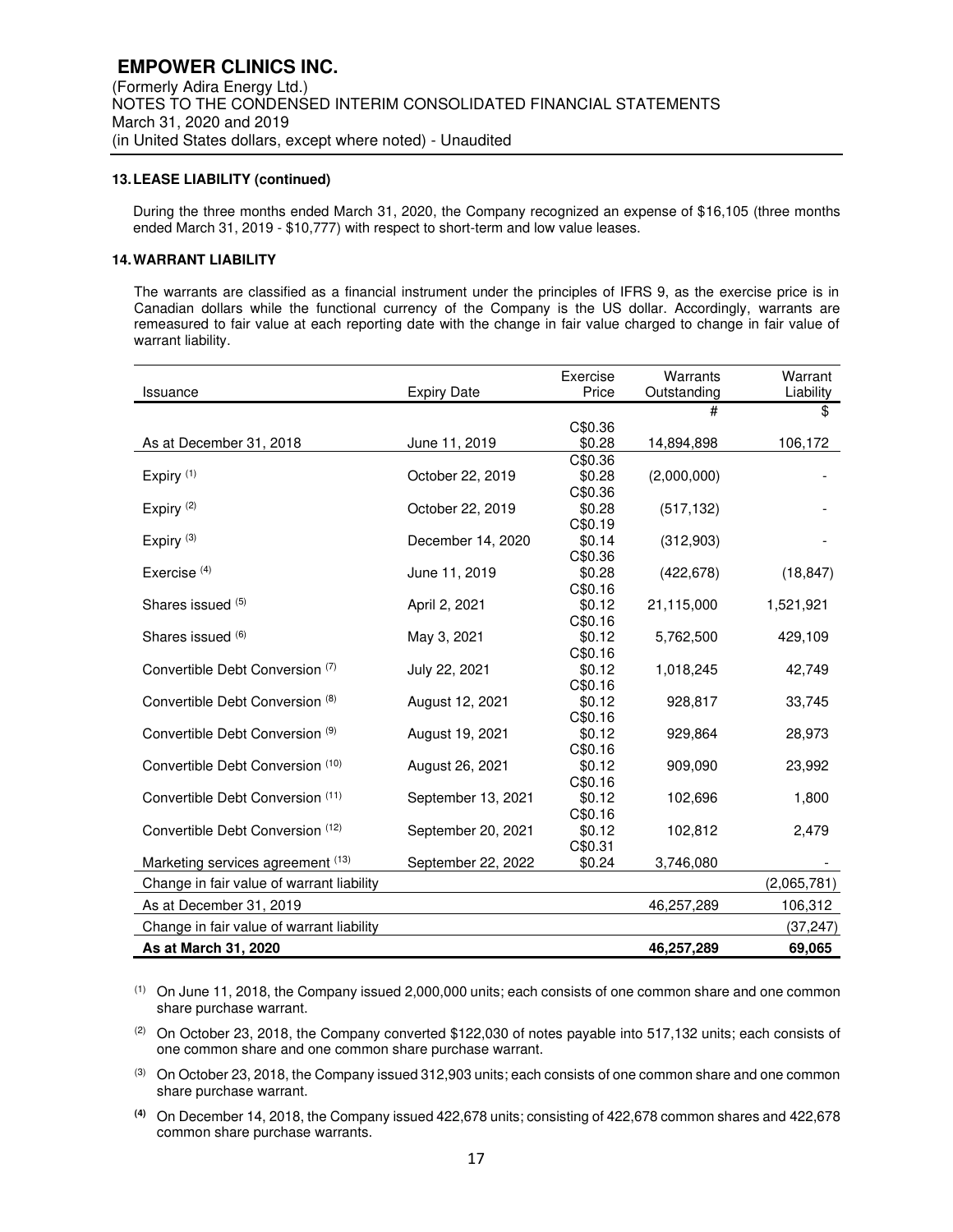#### **14. WARRANT LIABILITY (continued)**

- $(5)$  On April 2, 2019, the Company issued 21,115,000 units; each consists of one common share and one common share purchase warrant (note 15(a)(viii)). The warrants expire April 2, 2021
- $(6)$  On May 3, 2019, the Company issued 5,762,500 units; each consists of one common share and one common share purchase warrant (note 15(a)(x)). The warrants expire May 3, 2021.
- $(7)$  On July 22, 2019, pursuant to the conversion of convertible debentures, the Company issued 1,018,245 units; consisting of 1,018,245 common shares and 1,018,245 common share purchase warrant (note 15(a)(xvi)). The warrants expire July 22, 2021.
- $(8)$  On August 12, 2019, pursuant to the conversion of convertible debentures, the Company issued 928,817 units; consisting of 928,817 common shares and 928,817 common share purchase warrant (note 15(a)(xx)). The warrants expire August 12, 2021.
- $(9)$  On August 19, 2019, pursuant to the conversion of convertible debentures, the Company issued 949,864 units; consisting of 949,864 common shares and 949,864 common share purchase warrant (note 15(a)(xxi)). The warrants expire August 19, 2021.
- (10) On August 26, 2019, pursuant to the conversion of convertible debentures, the Company issued 909,090 units; consisting of 909,090 common shares and 909,090 common share purchase warrant (note 15(a)(xxii). The warrants expire August 26, 2021.
- (11) On September 13, 2019, pursuant to the conversion of convertible debentures, the Company issued 102,696 units; consisting of 102,696 common shares and 102,696 common share purchase warrant (note 15(a)(xxiii)). The warrants expire September 13, 2021.
- (12) On September 30, 2019, pursuant to the conversion of convertible debentures, the Company issued 102,812 units; consisting of 102,812 common shares and 102,812 common share purchase warrant (note 15(a)(xxiv). The warrants expire September 20, 2021.
- (13) On July 30, 2019, pursuant to a prior marketing services agreement entered into on September 10, 2017, the Company issued 3,746,080 common share purchase warrants. Each warrant entitles the holder to acquire one common share at a price of C\$0.31 (\$0.24) for a period of thirty-seven months following the date of issuance.

#### **15. EQUITY**

#### **a) Authorized share capital**

Unlimited number of common shares without nominal or par value.

At March 31, 2020, there were 147,149,305 issued and outstanding common shares (December 31, 2019 – 137,697,430). The Company does not currently pay dividends and entitlement will only arise upon declaration.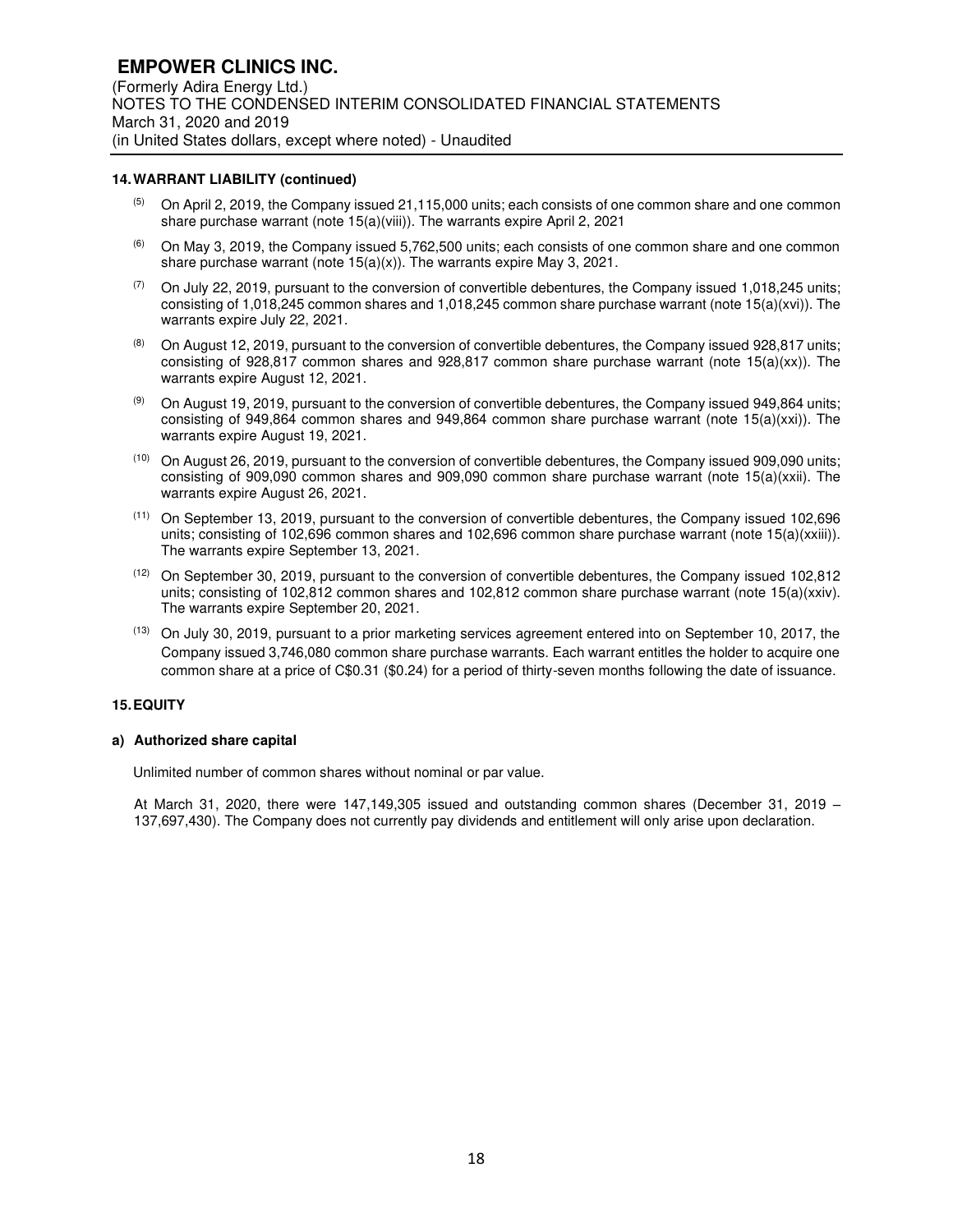A continuity of share capital is as follows:

|                                                               |                 | Number of   |               |           |                       |
|---------------------------------------------------------------|-----------------|-------------|---------------|-----------|-----------------------|
|                                                               |                 | Common      | Total         | Warrant   | Share                 |
| Issuance                                                      | <b>Note</b>     | Shares      | Consideration | Liability | Capital               |
|                                                               |                 | #           | \$            | \$        | \$                    |
| Balance, December 31, 2018                                    |                 | 77,847,598  |               |           | 5,401,024             |
| Share issued for Sun Valley                                   |                 |             |               |           |                       |
| acquisition                                                   | (ix)            | 22,409,425  | 2,143,566     |           | 2,143,566             |
| Share issued for cash                                         | (viii)(x)(xvii) | 24,452,500  | 1,829,866     | 1,773,993 | 55,873                |
| Share issued for conversion of                                |                 |             |               |           |                       |
| notes payable                                                 | (viii)          | 2,500,000   | 184,291       | 177,037   | 7,254                 |
| Shares issued for convertible                                 | (xx)(xxi)       |             |               |           |                       |
| debentures                                                    | (xxi)(xxiii)    |             |               |           |                       |
|                                                               | (xxiv)          | 3,991,524   | 189,735       | 133,738   | 55,997                |
| Shares issued for                                             |                 |             |               |           |                       |
| compensation                                                  | (xiii)(xiv)     | 7,400,000   | 304,721       |           | 304,721               |
| Shares issued for services<br>Shares issued for settlement of | (vi)            | 1,500,000   | 257,041       |           | 257,041               |
|                                                               |                 |             |               |           |                       |
| accounts payable<br>Shares cancelled                          | (xviii)(xix)    | 1,686,861   | 208,153       |           | 208,153<br>(669, 236) |
| Shares cancelled and to be                                    | (iv)(v)(xv)     | (4,657,553) |               |           |                       |
| reissued                                                      | (v)             |             | (15, 239)     |           | (15, 239)             |
| Shares issued for exercise of                                 |                 |             |               |           |                       |
| warrants                                                      | (vii)           | 431,075     | 42,440        | (18, 847) | 61,287                |
| Shares issued to agents                                       | (xi)(xxi)       | 136,000     | 20,255        |           | 20,255                |
| Share issue costs                                             |                 |             |               |           |                       |
|                                                               |                 |             |               |           | (3,386)               |
| Balance, December 31, 2019                                    |                 | 137,697,430 |               |           | 7,827,310             |
| Shares issued to former CEO                                   | (iii)           | 651,875     | 15,239        |           | 15,239                |
| Shares issued to settle                                       |                 |             |               |           |                       |
| accounts payable                                              | (i)             | 4,800,000   | 164,346       |           | 164,346               |
| Shares issued for                                             |                 |             |               |           |                       |
| compensation                                                  |                 |             | 47,937        |           | 47,937                |
| Shares issued for services                                    | (iii)           | 4,000,000   | 105,327       |           | 105,327               |
| Balance, March 31, 2020                                       |                 | 147,149,305 |               |           | 8,160,159             |

The Company had the following common share transactions during the period ended March 31, 2020:

- i. On January 23, 2020, the Company issued 4,800,000 common shares for \$0.03 (C\$0.045) per common share for total fair value consideration of \$164,346 (C\$216,000) as settlement of accounts payable in the amount of \$182,607 (C\$240,000) resulting in a gain on debt settlement of \$18,261 (note 8).
- ii. On February 11, 2020, the Company issued 4,000,000 common shares for \$0.03 (C\$0.035) per common share for total fair value consideration of \$105,327 (C\$140,000) as settlement of amounts payable for marketing services (note 8).
- iii. On March 11, 2020, pursuant to the incorrect cancellation of common shares of the former CEO, the Company issued  $651,875$  common shares (note  $15(a)(v)$ ).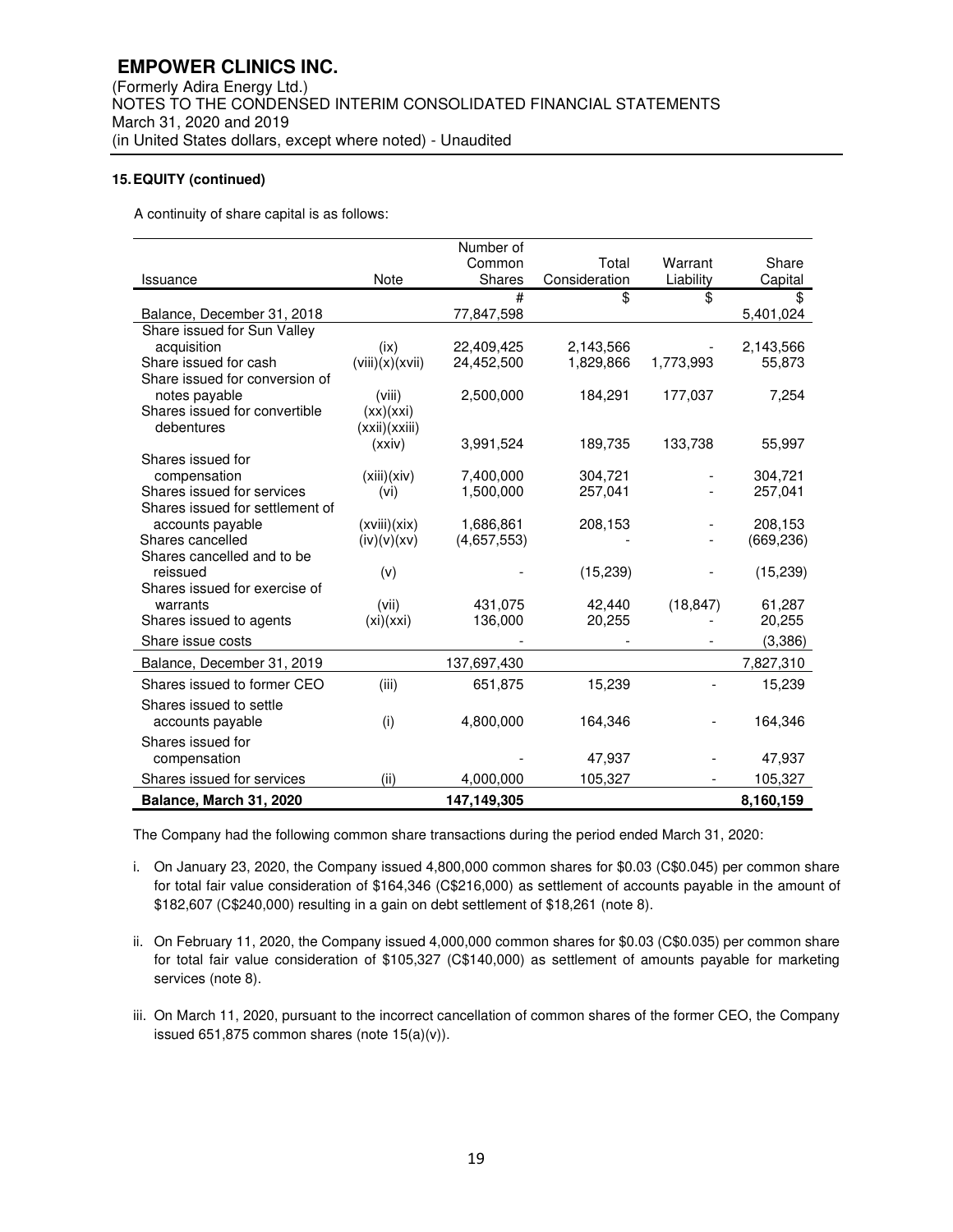The Company had the following common share transactions during the year ended December 31, 2019:

- iv. On January 17, 2019, the Company cancelled 422,678 common shares, which had been issued for \$0.14 (C\$0.18) per common share and issued 417,000 common shares at a deemed price of \$0.14 (C\$0.18) per common share.
- v. On March 3, 2019, pursuant to the termination agreement with the former CEO, the Company cancelled 2,000,000 common shares. An additional 651,875 common shares were cancelled in error and reissued on March 11, 2020.
- vi. On March 8, 2019, pursuant to a service agreement, the Company issued 1,500,000 common shares at a deemed price of \$0.17 (C\$0.23) per common share for total fair value consideration of \$257,041 as settlement of accounts payable in the amount of \$257,041 (C\$347,500).
- vii. On March 22, 2019, pursuant to the exercise of 422,678 common share purchase warrants and late charges, the Company issued 431,075 common shares for \$0.14 (C\$0.19) per common share.
- viii. On April 2, 2019, pursuant to a private placement financing, the Company issued 21,115,000 units for \$0.07 (C\$0.10) per unit for gross proceeds of \$1,583,189 (C\$2,115,000) comprised of cash of \$1,396,105  $(C$1,865,000)$  and the settlement of notes payable in the amount of \$184,291  $(C$250,000)$  (Note 11(g)(h)). Each unit is comprised of one common share and one common share purchase warrant. Each warrant entitles the holder to acquire one common share at a price of \$0.12 (C\$0.16) per share for a period of twelve months following the closing date of the financing (note 17). Share issue costs included cash payments of \$63,324 (C\$84,499) and the issuance of 363,900 share purchase warrants valued at \$26,229 using the Black-Scholes option pricing model with the following assumptions: a one year expected average life, share price of \$0.13 (C\$0.175); 100% volatility; risk-free interest rate of 1.57%; and an expected dividend yield of 0%. Consideration of \$1,951,030 was recorded to warrant liability and the residual amount of \$63,127 was recorded to issued capital.
- ix. On April 30, 2019, pursuant to the acquisition of Sun Valley, the Company issued 22,409,425 common shares at a fair value of \$0.136 (C\$0.18) per common share. Of the common shares issued 14,705,882 were Escrow Shares of which 2,450,978 were release during the year ended December 31, 2019. As at December 31, 2019, there were 12,254,904 Escrow shares remaining.
- x. On May 3, 2019, pursuant to a private placement financing, the Company issued 5,762,500 units for \$0.07 (C\$0.10) per unit for gross proceeds of \$429,109 (C\$576,250).Each unit is comprised of one common share and one common share purchase warrant. Each warrant entitles the holder to acquire one common share at a price of \$0.12 (C\$0.16) per share for a period of twelve months following the closing date of the financing (note 16). Share issue costs included cash payments of \$24,928 (C\$33,428) and the issuance of 217,950 share purchase warrants valued at \$18,870 using the Black-Scholes option pricing model with the following assumptions: a one year expected average life, share price of \$0.15 (C\$0.20); 100% volatility; risk-free interest rate of 1.67%; and an expected dividend yield of 0%.
- xi. On May 3, 2019, pursuant to the terms on the private placement financing, the Company issued 96,000 common shares to agents for a fair value of \$0.15 (C\$0.20) per common share for consideration of \$14,298 (C\$19,200). The amount is included issued capital.
- xii. On May 3, 2019, pursuant to the terms on the debenture financing, the Company issued 40,000 common shares to agents for a fair value of \$0.15 (C\$0.20) per common share, based on share price on the issuance date, for consideration of \$5,957 (C\$8,000). The amount is included in issued capital.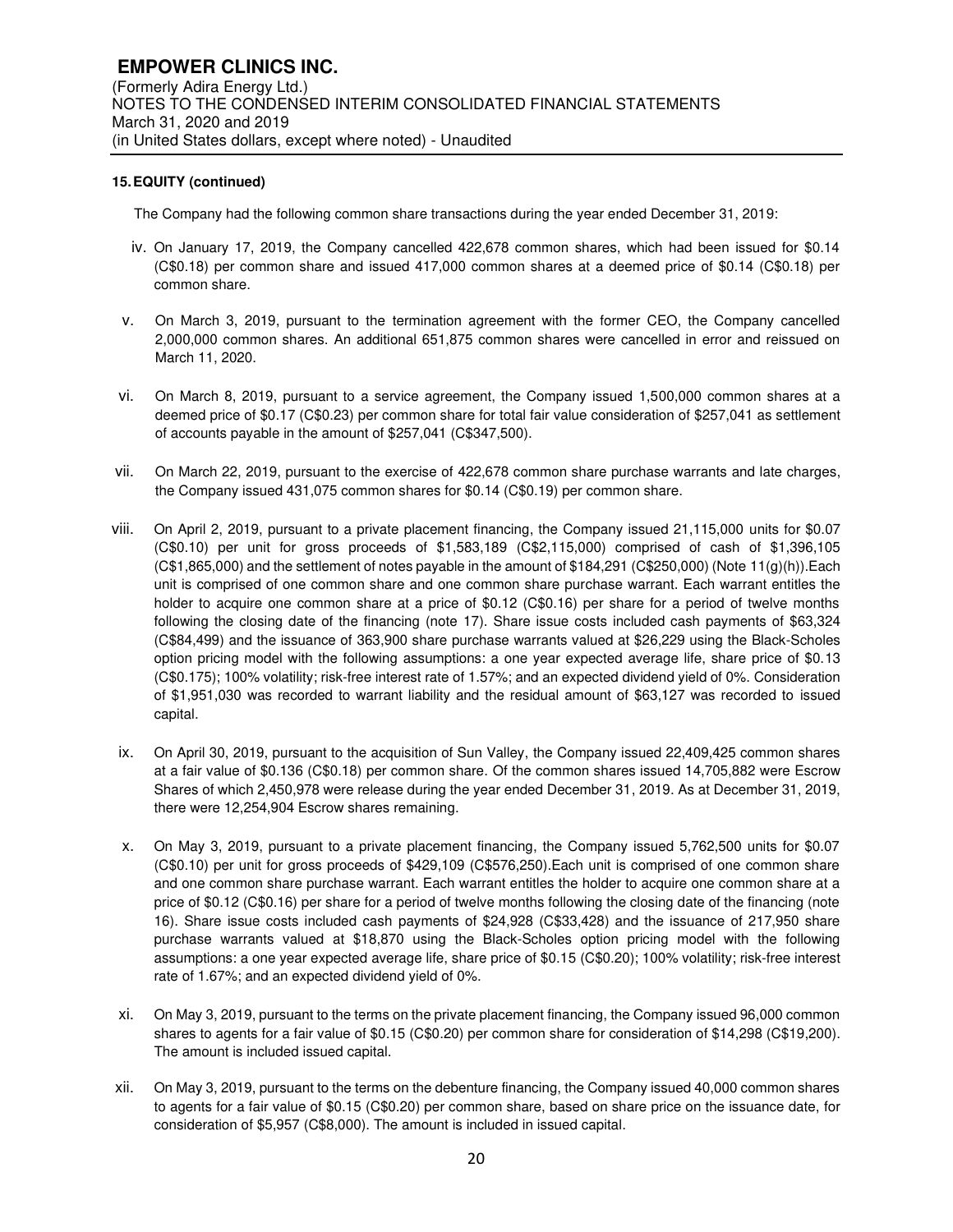- xiii. On June 17, 2019, pursuant to obligations under an employment contract, the Company issued 7,000,000 common shares to the CEO, for a deemed value of \$0.10 (C\$0.14) per common share for total consideration paid to the CEO of \$730,982 (C\$980,000). Of the 7,000,000 common shares, 2,000,000 common shares vested immediately, and the remaining 5,000,000 common shares are held in escrow and vest quarterly with 416,666 common shares vesting each quarter commencing on September 17, 2019. The common shares are subject to a four-month holding period from the date of vesting. As at December 31, 2019 a total of 324,852 common shares had vested,
- xiv. On June 17, 2019, pursuant to obligations under a consulting agreement, the Company issued 400,000 common shares to the CIO, for a fair value of \$0.10 (C\$0.14) per common share for total consideration paid to the CIO of \$41,770 (C\$56,000). The 400,000 common shares are held in escrow and vest quarterly with 44,400 common shares vesting each quarter commencing September 17, 2019. The Company will record a quarterly expense of \$47,937 to operating expenses on the consolidated statements loss and comprehensive loss as the shares vest.
- xv. On July 3, 2019, the Company cancelled 2,000,000 common shares with a fair value of \$0.09 (\$0.12) per common share. The common shares were reacquired and cancelled as the Company cancelled the marketing services agreement, pursuant to which the common shares and warrants were originally issued, due to nonperformance of services by the marketing company.
- xvi. On July 22, 2019, pursuant to the conversion of convertible debentures with a face value of \$83,063 (C\$110,000) and accrued interest of C\$1,529 (C\$2,025), the Company issued 1,018,245 common shares and 1,018,245 common share purchase warrants. Each warrant entitles the holder to acquire one common share at a price of C\$0.16 (\$0.12) for a period of two years following the closing date of the conversion. At the date of the conversion, the conversion feature was valued at \$48,657 and the debt was valued at \$nil. Consideration of \$42,749 was recorded to warrant liability and the residual amount of \$5,908 was recorded to issued capital.
- xvii. On July 30, 2019, the Company issued 75,000 common shares at a fair value of \$0.02 (C\$0.03) per common share for consideration received from a June 16, 2016 subscription agreement.
- xviii. On July 30, 2019, the Company issued 1,409,938 common shares at a fair value of \$0.13 (C\$0.175) per common share for services received for total fair value consideration of \$186,466 (C\$246,700) as settlement of accounts payable in the amount of \$198,591 (C\$258,019) resulting in a gain on debt settlement of \$12,125.
- xix. On July 30, 2019, the Company issued 276,923 common shares at a fair value of \$0.10 (C\$0.13) per common share for services received for total fair value consideration of \$27,697 (C\$36,471) as settlement of accounts payable in the amount of \$24,692 (C\$36,000) resulting in a gain on debt settlement of \$3,005.
- xx. On August 12, 2019, pursuant to the conversion of convertible debentures with a face value of \$75,512 (C\$100,000) and accrued interest of \$1,651 (C\$2,186), the Company issued 928,817 common shares and 928,817 common share purchase warrants. Each warrant entitles the holder to acquire one common share at a price of \$0.16 (C\$0.12) for a period of two years following the closing date of the conversion. At the date of the conversion, the conversion feature was valued at \$44,898 and the debt was valued at \$nil. Consideration of \$33,745 was recorded to warrant liability and the residual amount of \$11,153 was recorded to issued capital.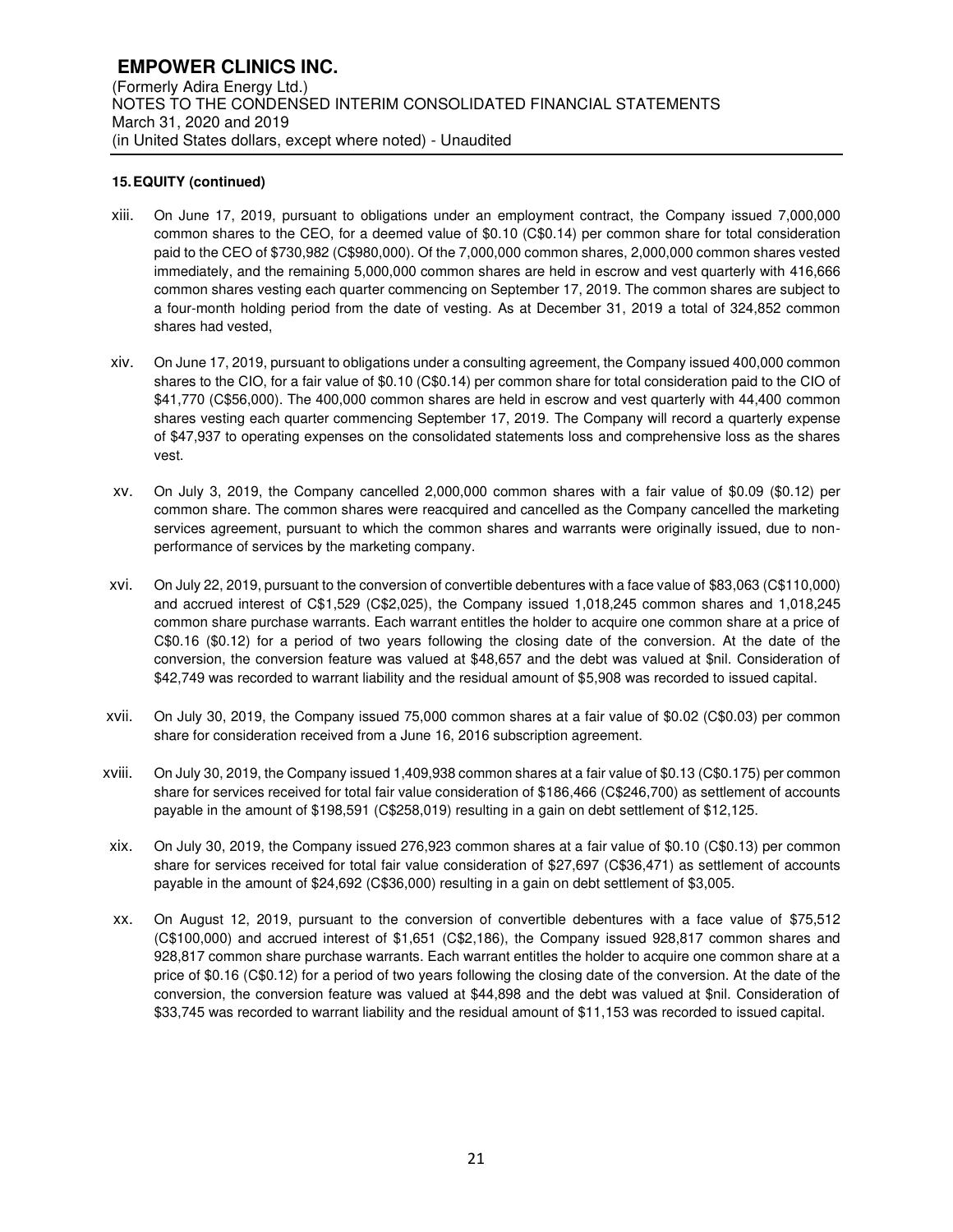- xxi. On August 19, 2019, pursuant to the conversion of convertible debentures with a face value of \$75,512 (C\$100,000) and accrued interest of \$1,738 (C\$2,301), the Company issued 929,864 common shares and 929,864 common share purchase warrants. Each warrant entitles the holder to acquire one common share at a price of \$0.16 (C\$0.12) for a period of two years following the closing date of the conversion. At the date of the conversion, the conversion feature was valued at \$51,413 and the debt was valued at \$nil. Consideration of \$28,973 was recorded to warrant liability and the residual amount of \$22,440 was recorded to issued capital.
- xxii. On August 26, 2019, pursuant to the conversion of convertible debentures with a face value of \$75,512 (C\$100,000), the Company issued 909,090 common shares and 909,090 common share purchase warrants. Each warrant entitles the holder to acquire one common share at a price of \$0.16 (C\$0.12) for a period of two years following the closing date of the conversion. At the date of the conversion, the conversion feature was valued at \$39,892 and the debt was valued at \$nil. Consideration of \$23,992 was recorded to warrant liability and the residual amount of \$15,900 was recorded to issued capital.
- xxiii. On September 13, 2019, pursuant to the conversion of convertible debentures with a face value of \$8,306 (C\$11,000) and accrued interest of C\$225 (\$298), the Company issued 102,696 common shares and 102,696 common share purchase warrants. Each warrant entitles the holder to acquire one common share at a price of \$0.16 (C\$0.12) for a period of two years following the closing date of the conversion. At the date of the conversion, the conversion feature was valued at \$2,206 and the debt was valued at \$nil. Consideration of \$1,800 was recorded to warrant liability and the residual amount of \$406 was recorded to issued capital.
- xxiv. On September 30, 2019, pursuant to the conversion of convertible debentures with a face value of \$8,306 (C\$11,000) and accrued interest of \$249 (C\$329), the Company issued 102,812 common shares and 102,812 common share purchase warrants. Each warrant entitles the holder to acquire one common share at a price of C\$0.16 (\$0.12) for a period of two years following the closing date of the conversion. At the date of the conversion, the conversion feature was valued at \$2,669 and the debt was valued at \$nil. Consideration of \$2,479 was recorded to warrant liability and the residual amount of \$190 was recorded to issued capital.

#### **b) Share options**

The Company has an incentive share option plan ("the plan") in place under which it is authorized to grant share options to executive officers, directors, employees and consultants. The plan allows the Company to grant share options up to a maximum of 10.0% of the number of issued shares of the Company.

Share option transactions and the number of share options outstanding during the period end March 31, 2020 and the year ended December 31, 2019, are summarized as follows:

|                                | Number of share options | Weighted average exercise<br>price (\$C) |
|--------------------------------|-------------------------|------------------------------------------|
| Outstanding, December 31, 2018 | 7,600,000               | 0.25                                     |
| Cancelled                      | (4,850,000)             | 0.27                                     |
| Granted                        | 7,700,000               | 0.14                                     |
| Outstanding, December 31, 2019 | 10,450,000              | 0.16                                     |
| Granted                        | 1,470,000               | 0.05                                     |
| Outstanding, March 31, 2020    | 11,920,000              | 0.15                                     |
| Exercisable, March 31, 2020    | 11,620,000              | 0.15                                     |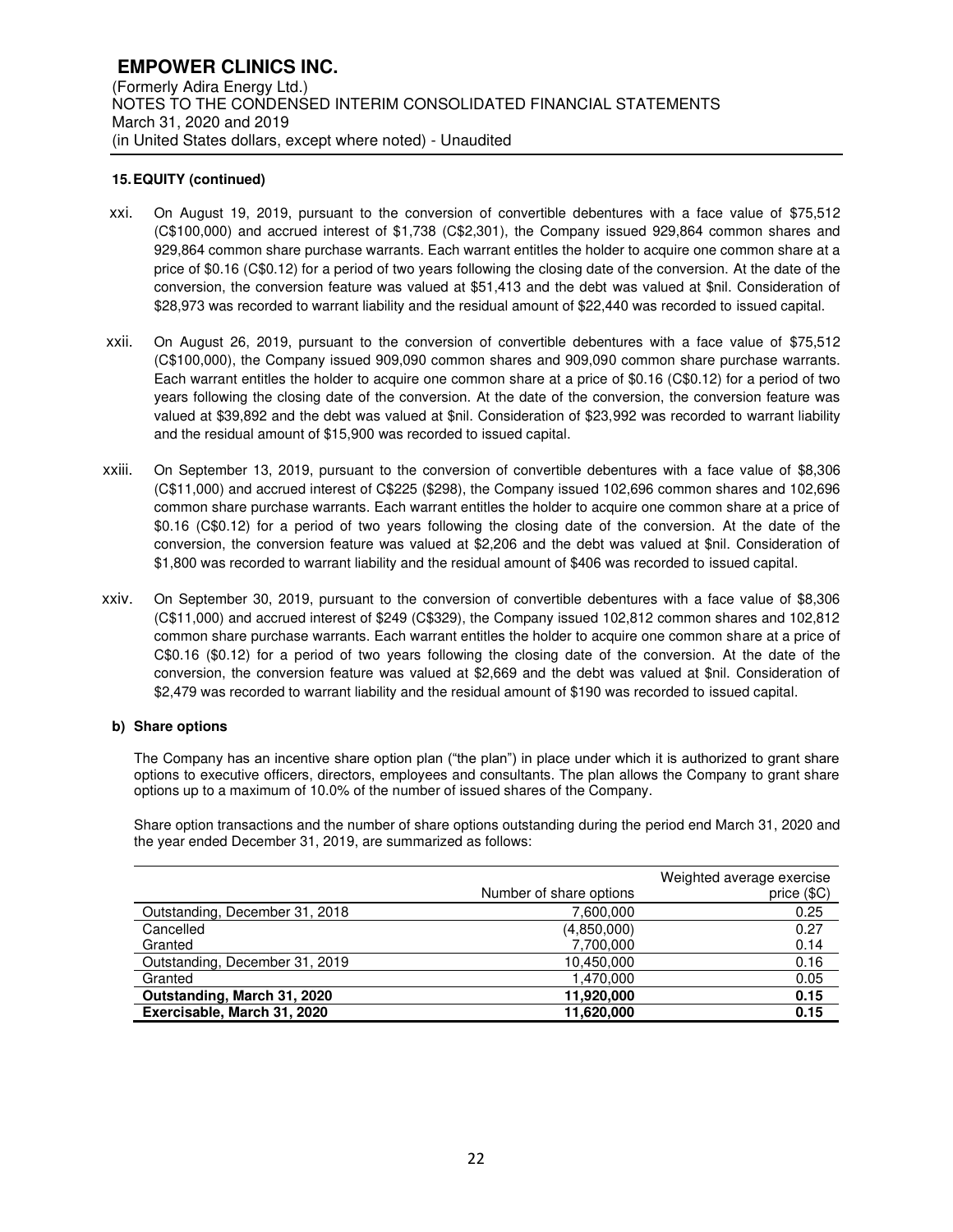Share options outstanding and exercisable at March 31, 2020, are as follows:

| Exercise<br>price (C\$) | Number of<br>options<br>outstanding | Weighted<br>average<br>exercise<br>price (C\$) | Weighted<br>average life<br>of options<br>(years) | Number of<br>options<br>exercisable | Weighted<br>average<br>exercise<br>price (C\$) | Weighted<br>average life<br>of options<br>(years) |
|-------------------------|-------------------------------------|------------------------------------------------|---------------------------------------------------|-------------------------------------|------------------------------------------------|---------------------------------------------------|
| 0.05                    | .470.000                            | 0.05                                           | 2.89                                              | 1.470.000                           | 0.05                                           | 2.89                                              |
| 0.10                    | 1,400,000                           | 0.10                                           | 1.76                                              | 1,400,000                           | 0.10                                           | 1.78                                              |
| 0.14                    | 7,700,000                           | 0.14                                           | 4.03                                              | 7,400,000                           | 0.14                                           | 4.11                                              |
| 0.26                    | 450,000                             | 0.26                                           | 3.55                                              | 450.000                             | 0.26                                           | 3.55                                              |
| 0.38                    | 900,000                             | 0.38                                           | 3.15                                              | 900,000                             | 0.38                                           | 3.15                                              |
|                         | 11,920,000                          | 0.15                                           | 3.54                                              | 11,620,000                          | 0.15                                           | 3.58                                              |

The fair value of share options recognized as an expense during the three months ended March 31, 2020, was \$27,306 (three months ended March 31, 2019 - \$14,960). The following are the assumptions used for the Black Scholes option pricing model valuation of share options granted during the three months ended March 31, 2020 and 2019:

|                            | Three months ended March 31, |      |
|----------------------------|------------------------------|------|
|                            | 2020                         | 2019 |
| Risk-free interest rate    | $0.47\% - 1.57\%$            |      |
| Expected life              | 3 years                      |      |
| <b>Expected volatility</b> | 100.0%                       |      |
| Forfeiture rate            | $0.0\%$                      |      |
| Dividend rate              | $0.0\%$                      |      |

The risk-free rate of periods within the expected life of the share options is based on the Canadian government bond rate. The annualized volatility and forfeiture rate assumptions are based on historical results.

#### **c) Agent share purchase warrants**

Agent share purchase warrant transactions and the number of agent share purchase warrants outstanding during the period ended March 31, 2020 and year ended December 31, 2019, are summarized as follows:

|                                                   | Number of agent share<br>purchase warrants | Weighted average<br>exercise price |
|---------------------------------------------------|--------------------------------------------|------------------------------------|
| Outstanding, December 31, 2018                    | 627.378                                    | \$0.31                             |
| Granted $(1)(2)(3)$                               | 877.440                                    | \$0.16                             |
| Outstanding, December 31, 2019 and March 31, 2020 | 1,504,818                                  | \$0.24                             |
| Exercisable, December 31, 2019 and March 31, 2020 | 1.504.818                                  | \$0.24                             |

 $(1)$  On April 2, 2019, as part of a private placement financing, the Company issued 363,900 share purchase warrants to agents. The share purchase warrants have an exercise price of \$0.12 (C\$0.16) and expire on April 2, 2021.

(2) On April 2, 2019, as part of a debenture financing, the Company issued 659,490 share purchase warrants to agents. The share purchase warrants have an exercise price of \$0.12 (C\$0.16) and expire on April 2, 2021.

 $(3)$  On May 3, 2019, as part of a private placement financing, the Company issued 217,950 share purchase warrants to agents. The share purchase warrants have an exercise price of \$0.12 (C\$0.16) and expire on May 3, 2021.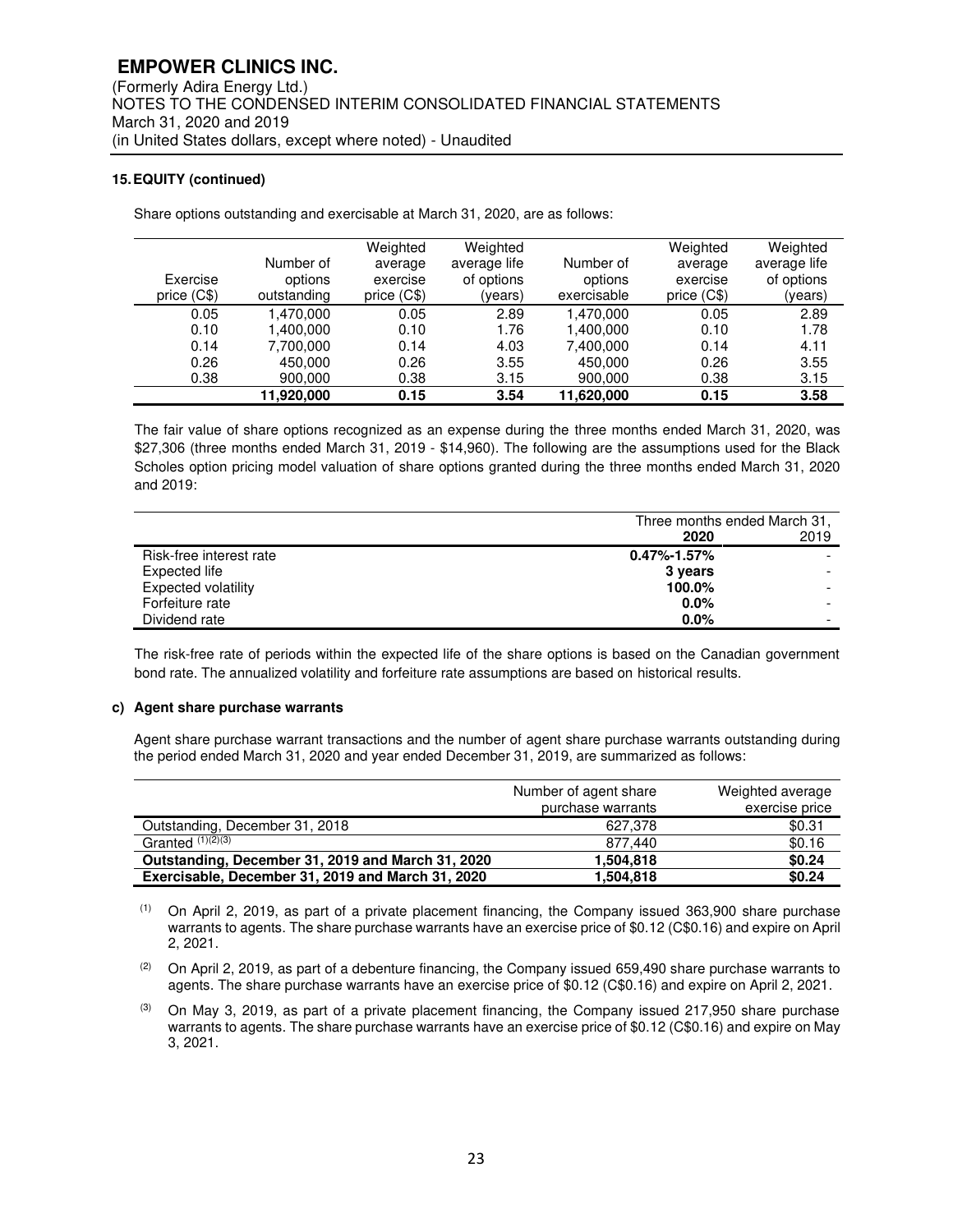(Formerly Adira Energy Ltd.) NOTES TO THE CONDENSED INTERIM CONSOLIDATED FINANCIAL STATEMENTS March 31, 2020 and 2019 (in United States dollars, except where noted) - Unaudited

## **16. OPERATING EXPENSES**

|                           |      |         | Three months ended March 31, |
|---------------------------|------|---------|------------------------------|
|                           | Note | 2020    | 2019                         |
|                           |      |         |                              |
| Salaries and benefits     | 19   | 467.084 | 167,260                      |
| Rent                      |      | 16.105  | 10,777                       |
| Advertising and promotion |      | 36,082  |                              |
| Telephone and internet    |      | 25,500  | 11,343                       |
| Other                     |      | 36,851  | 29,247                       |
|                           |      | 581.622 | 218,627                      |

## **17. SUPPLEMENTAL DISCLOSURE WITH RESPECT TO CASH FLOWS**

Significant non-cash transactions were as follows:

|                                 |          | Three months ended March 31, |            |
|---------------------------------|----------|------------------------------|------------|
|                                 | Note     | 2020                         | 2019       |
|                                 |          |                              | \$         |
| Vesting of escrow shares        | 15(a),19 | 47.937                       |            |
| Shares returned to treasury     | 15(a).19 |                              | (480.017)  |
| Shares issued as settlement of  |          |                              |            |
| accounts payable                | 8,15(a)  | 164.346                      |            |
| Shares issued for services      | 15(a)    | 105,327                      | 257.041    |
| Shares issued to former CEO (1) | 15(a),19 | 15.239                       |            |
|                                 |          | 332.849                      | (222, 976) |

(1) Pursuant to the termination agreement with the former CEO, the Company cancelled 2,651,875 common shares of which 651,875 were incorrectly cancelled and reissued on March 11, 2020 (note 15(a)(iii)).

#### **18. FINANCIAL INSTRUMENTS AND RISK MANAGEMENT**

#### **a) Fair value measurement of financial assets and liabilities**

The Company has established a fair value hierarchy that reflects the significance of inputs of valuation techniques used in making fair value measurements as follows:

Level 1 – quoted prices in active markets for identical assets or liabilities;

Level 2 – inputs other than quoted prices included in Level 1 that are observable for the asset or liability, either directly (i.e. as prices) or indirectly (i.e. from derived prices); and

Level 3 – inputs for the asset or liability that are not based on observable market data.

The carrying values of cash, accounts receivable, due from related parties, promissory note receivable, accounts payable and accrued liabilities, share subscriptions and amounts due to related parties approximate their carrying values due to their short-term nature.

The secured loan payable, notes payable, convertible note payable and convertible debentures are categorized as Level 2 and have been recorded at amortized cost. The carrying value approximates their carrying values due to their relatively short-term nature.

As at March 31, 2020 and December 31, 2019, there were no financial assets or liabilities measured and recognized in the consolidated statements of financial position at fair value that would be categorized as Level 3 in the fair value hierarchy above with the exception of the conversion feature liability (note 12) and warrant liability (note 14), which are a Level 3 fair value measurement.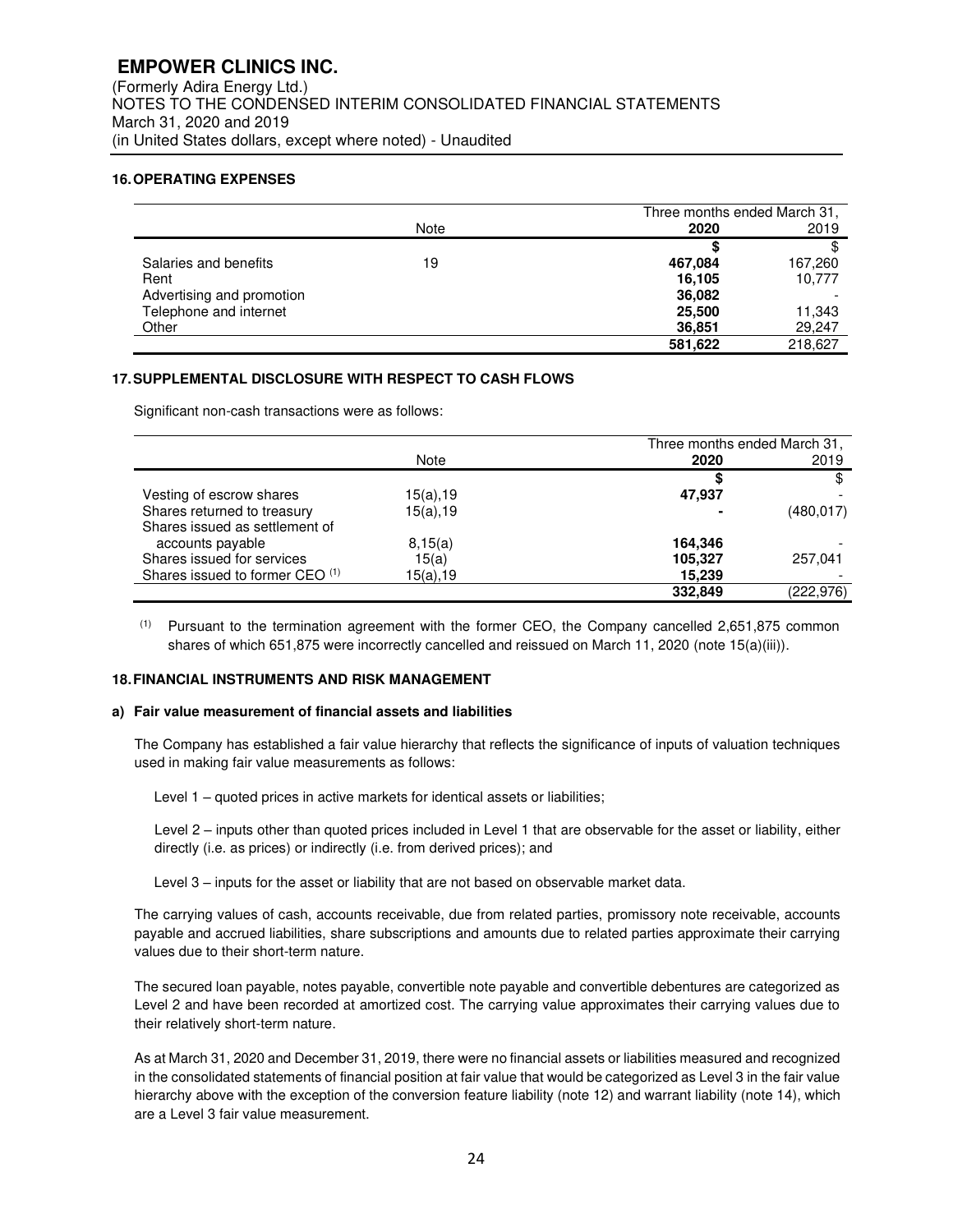## **19. RELATED PARTY TRANSACTIONS**

The Company's related parties include subsidiaries, associates, joint ventures, affiliated entities and key management personnel and any transactions with such parties for goods and/or services that are made on regular commercial terms. During the three months ended March 31, 2020 and 2019, the Company did not enter into any transactions with related parties outside of compensation to key management personnel as disclosed below.

Key management are those personnel having the authority and responsibility for planning, directing, and controlling the Company. Salaries and benefits, bonuses, and termination benefits are included in operating expenses and share-based payments are recorded as share-based payment expense or share capital.

Key management compensation includes:

|                       | Three months ended March 31, |        |
|-----------------------|------------------------------|--------|
|                       | 2020                         | 2019   |
|                       |                              |        |
| Salaries and benefits | 169,644                      | 66,250 |
| Share-based payments  | 7,870                        |        |
| Directors fees        | 3.750                        | -      |
|                       | 181.264                      | 66,250 |

Included in cost of goods sold for the three months ended March 31, 2020 is \$3,520 (three months ended March 31, 2020 - \$nil) in product purchases made from Sun Valley Science LLC, an entity controlled by the Senior Vice President Development and Director.

Included in salaries and benefits for the three months ended March 31, 2020 is \$34,028 (three months ended March 31, 2019 - \$nil) related to common shares awarded to the CEO during 2019 which vested during the three months ended March 31, 2020 (note 15(a)(xiii)).

As at March 31, 2020, \$14,102 (December 31, 2019 - \$28,827) is due to the CEO for advances made on behalf of the Company and \$203,538 (December 31, 2018 - \$133,444) is due to the CEO for salaries and benefits. The amounts are unsecured and due on demand.

As at March 31, 2020, \$140,000 (December 31, 2019 - \$140,000) is due to the Senior Vice Present Development and Director and his spouse for consideration related to the Sun Valley acquisition.

#### **20. MANAGEMENT OF CAPITAL**

The Company's objectives of capital management are intended to safeguard the Company's normal operating requirements on an ongoing basis. At March 31, 2020, the capital of the Company consists of consolidated equity, notes payable, convertible debentures payable, convertible notes payable, and secured loan payable, net of cash.

|                                | March 31,     | December 31.  |
|--------------------------------|---------------|---------------|
|                                | 2020          | 2019          |
|                                | S             |               |
| Equity                         | (3,694,205)   | (3,514,913)   |
| Notes payable                  | 978,106       | 969,891       |
| Convertible debentures payable | 651,471       | 427,320       |
| Convertible notes payable      | 177.309       | 192.717       |
| Secured loan payable           | 773,162       | 761,711       |
|                                | (1, 114, 157) | (1, 163, 274) |
| Less: Cash                     | (131,808)     | (179,153)     |
|                                | (1.245.965)   | (1,342,427)   |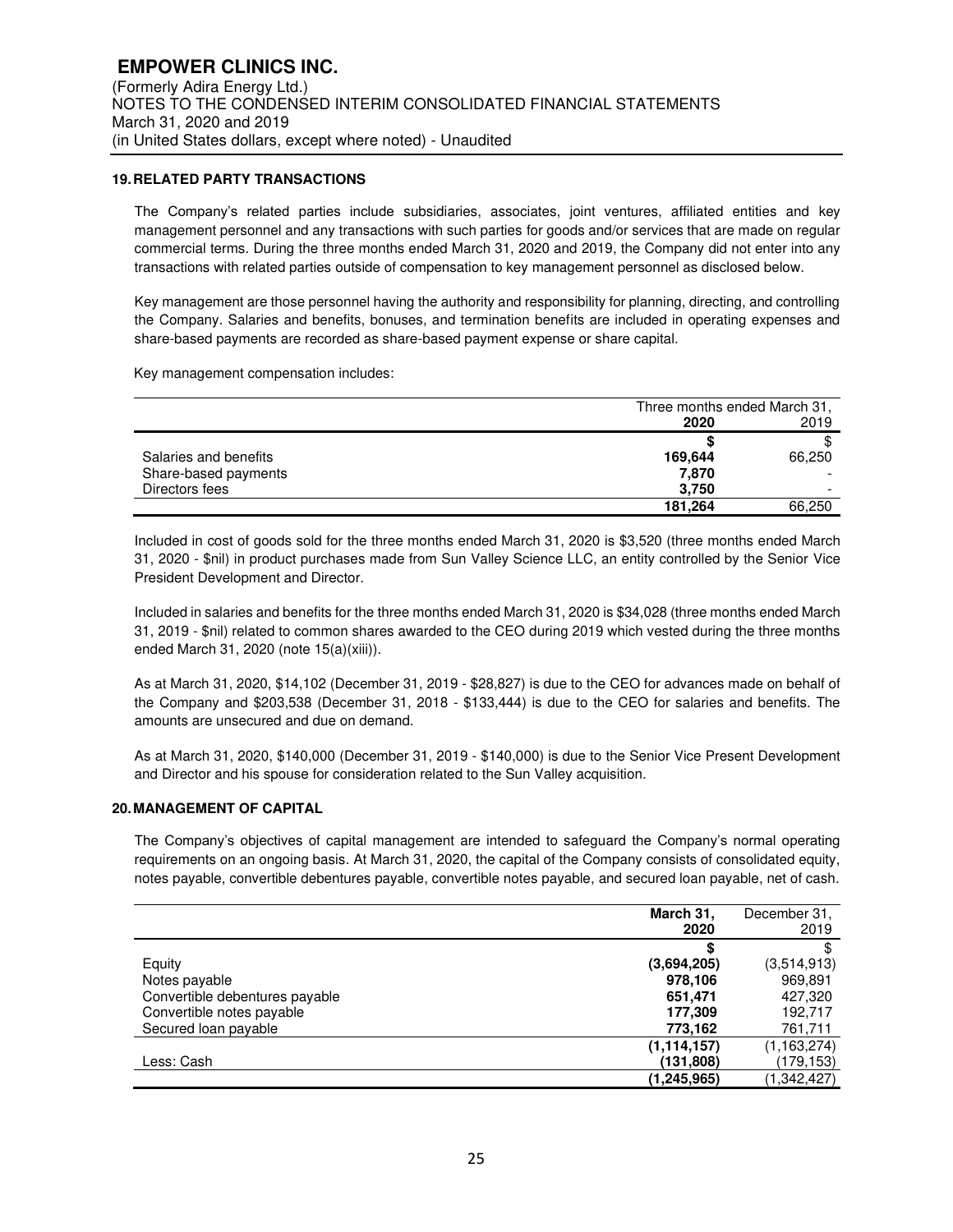#### **20. MANAGEMENT OF CAPITAL (continued)**

The Board of Directors does not establish quantitative return on capital criteria for management, but rather relies on the expertise of the Company's management to sustain future development of the business. Management reviews its capital management approach on an ongoing basis and believes that this approach, given the relative size of the Company, is reasonable.

In order to facilitate the management of its capital requirements, the Company prepares expenditure budgets that are updated as necessary depending on various factors, including successful capital deployment and general industry conditions.

The Company also has in place a planning, budgeting and forecasting process which is used to identify the amount of funds required to ensure the Company has appropriate liquidity to meet short and long-term operating objectives.

The Company is dependent on cash flows generated from its clinical operations and from external financing to fund its activities. In order to maintain or adjust its capital structure, the Company may issue new shares or debt.

At March 31, 2020 and December 31, 2019, the Company was not subject to any externally imposed capital requirements.

## **21. EVENTS AFTER THE REPORTING PERIOD**

#### **a) Private Placement**

On April 16, 2020, pursuant to a private placement financing, the Company issued 16,325,000 units at a price of C\$0.03 (C\$0.04) per unit for gross proceeds of \$462,399 (C\$653,000).Each unit consists of one common share and one common share purchase warrant. Each warrant entitles the holder to acquire one common share at a price of \$0.07 (C\$0.10) per share for a period of two years following the closing date of the financing.

On July 16, 2020, pursuant to a private placement financing, the Company issued 14,417,334 units for \$0.04 (C\$0.05) per unit for gross proceeds of \$532,279 (C\$720,866). Each unit is comprised of one common share and one common share purchase warrant. Each warrant entitles the holder to acquire one common share at a price of \$0.09 (C\$0.12) per share for a period of two years following the closing date of the financing.

#### **b) Other Share Transactions**

- i. On April 7, 2020, pursuant to the conversion of convertible debentures with a face value of \$268,554 (C\$367,500) and accrued interest of \$16,113 (C\$22,050), the Company issued 3,541,366 units. Each unit is comprised of one common share and one common share purchase warrant. Each warrant entitles the holder to acquire one common share at a price of \$0.07 (C\$0.10) for a period of two years following the closing date of the conversion.
- ii. On April 8, 2020, pursuant to the conversion of convertible debentures with a face value of \$147,691 (C\$207,270) and accrued interest of \$8,254 (C\$11,584), the Company issued 1,989,588 units. Each unit is comprised of one common share and one common share purchase warrant. Each warrant entitles the holder to acquire one common share at a price of \$0.07 (\$C0.10) for a period of two years following the closing date of the conversion.
- iii. On May 7, 2020, pursuant to the conversion of convertible debentures with a face value of \$178,380 (C\$250,000) and accrued interest of \$20,600 (C\$28,871), the Company issued 3,064,515 common shares and 3,064,515 common share purchase warrants. Each warrant entitles the holder to acquire one common share at a price of \$0.09 (C\$0.12) for a period of one year following the closing date of the conversion.
- iv. On May 7, 2020, the Company issued 347,142 common shares for \$0.06 (C\$0.085) per common share for total fair value consideration of \$21,054 (C\$29,507) as settlement of amounts payable for legal services.